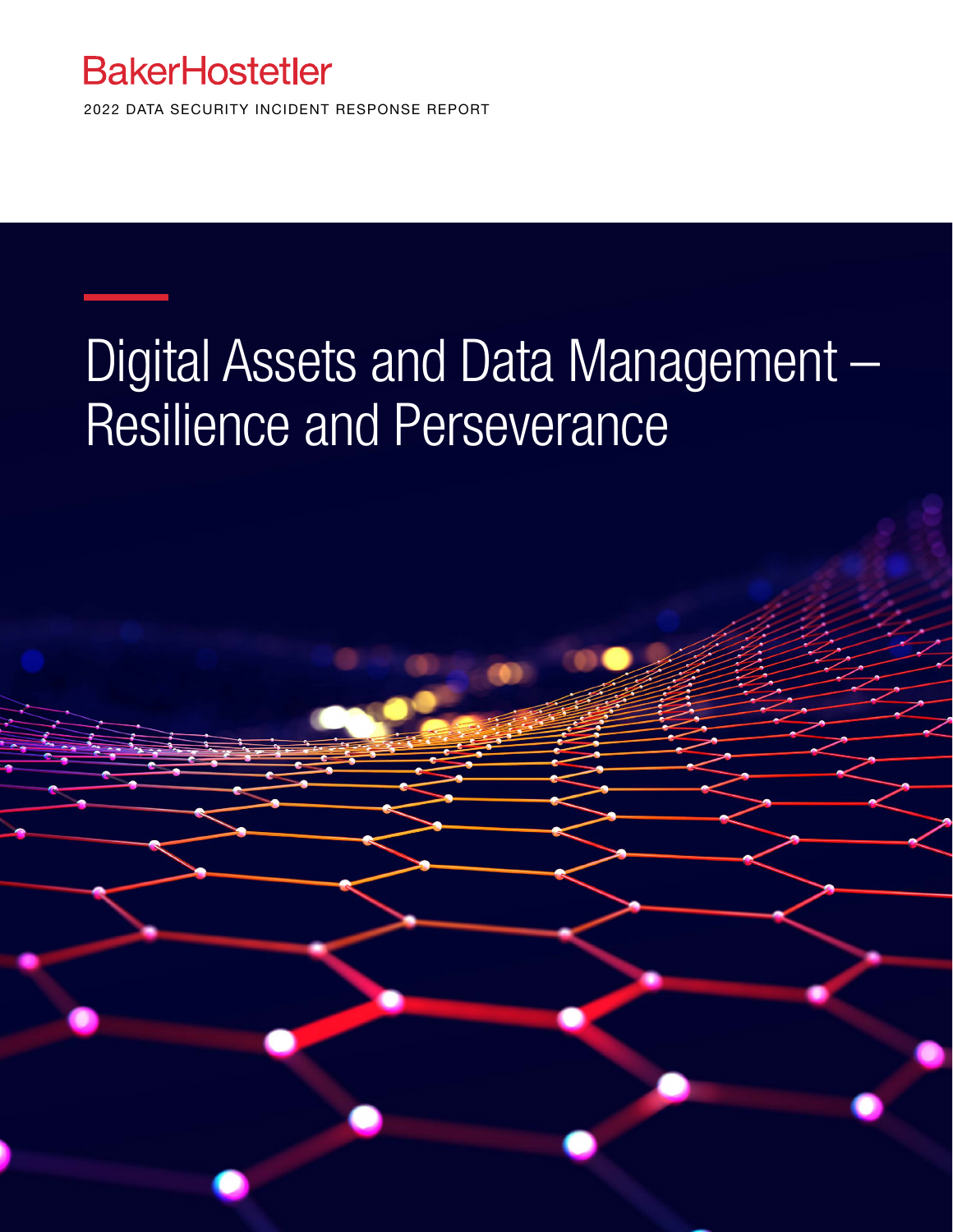### Key Findings



MFA. It is expected, and the question now is whether "push notification" is sufficient.

Ransomware groups are moving quickly. Can you stop them before they detonate?



#### Litigation on the rise. Smaller incidents are yielding

class action lawsuits.



### $\Im$  Hi, it's ransomware calling. Threat actors are

contacting your employees and customers directly if you do not engage.



### You have EDR? That's

great. Now who's monitoring it and how is it configured?

 Oh, you don't have EDR? That's worth a second look.



### Immutable backups.

You have a better chance of recovering your data if it can't be changed or deleted.



#### Ransom payment amounts

drop. Companies have improved their ability to restore from backups. Payments for a decryptor are more expensive than only paying to prevent disclosure.

#### **CONTENTS**

- 02 At a Glance
- 04 Industries Affected
- 05 Incident Response Life Cycle
- 06 Deeper Dive into the Data
- 08 Forensics
- 09 Vendor Incidents Continue
- 10 Fraudulent Fund Transfer Incidents Persist



#### Ransomware groups<br>Reconnection and reliable existing remain reliable criminals.

Threat actors provided decryptors and didn't default on promises to not publish stolen data 97% of the time.



#### Zero trust gaining

traction. More organizations are starting down the path to implementation. Are you?

### **Double or triple extortion.**<br> **Bansomware threat actor**

Ransomware threat actor groups want your money and are trying more ways to get it (encryption, exfiltration, and DDoS).

#### Cloud migration.



Ransomware, the pandemic, and business change have led to more assets being moved to the cloud. Access controls are increasingly important.

#### Boards are not bored.

Oversight expectations have increased, and they're asking more questions. The board's responsibility is oversight, not management.



#### **Out with the old. It's not**

enough to have data retention policies; you have to enforce them.



**CPRA.** It's coming. Are you ready?



### $\sigma$  You're only as strong as

your weakest (vendor) link. Vendor and supply-chain incidents continued and show why a good vendormanagement program is necessary.



### **THE Wait, HIPAA applies to me?**

If your company sponsors a group health plan, participant information is likely covered by HIPAA, and if such data is subject to unauthorized access or acquisition, you may have HIPAA notification obligations.



#### $\sqrt{\frac{1}{\sqrt{2}}}$  Beware of fraudulent fund transfer schemes –

e-crime adapts. Wire transfer / ACH / account takeover fraud exploded after states shut down fraudulent unemployment filing schemes.



#### $\overline{\bigtriangledown}$  Regulators are focusing more on ransomware

attacks. From the White House to state attorneys general, government entities and regulators are paying more attention to ransomware incidents. Some regulators are asking pointed questions about ransom demands and payments, and all are asking about what safeguards were in place when incidents occurred.

- 12 Data Breach Litigation Trends
- 14 Increased Regulatory Scrutiny of Cybersecurity Incidents
- 15 State and State Insurance Data Security Laws
- 16 HIPAA Update
- 18 Global Privacy
- 20 International Breach Notifications
- 21 Advertising, Marketing and Digital Media
- 22 CCPA Enforcement & CPRA **Compliance**
- 24 NFTs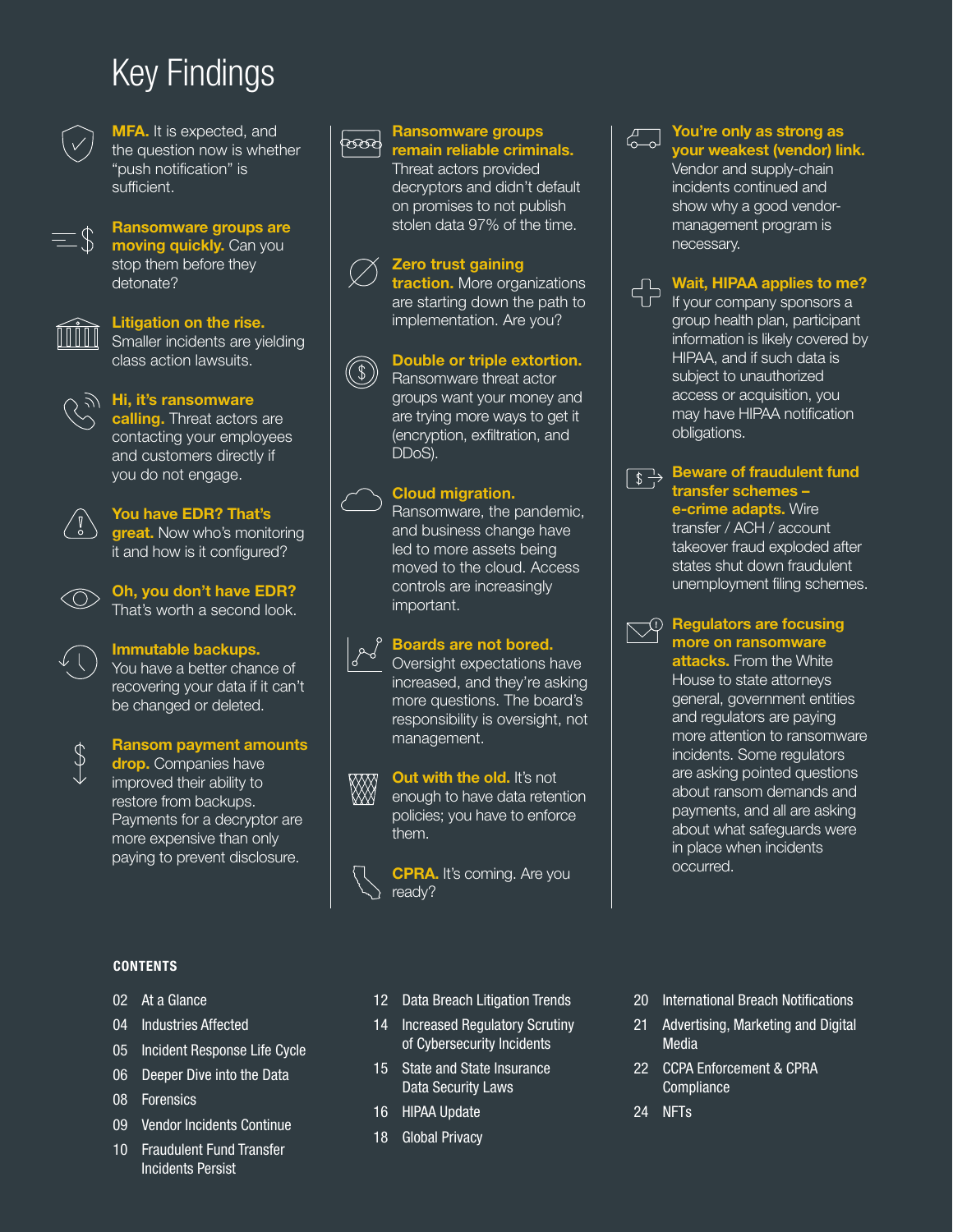#### Welcome to our 8th Annual Data Security Incident Response (DSIR) Report. What a year it has been!

2021 did not turn out the way many of us had hoped. Best-laid plans to "return to normal" were postponed numerous times due to multiple waves of COVID-19 outbreaks and new variants. The steady frequency of ransomware attacks in 2020 continued into 2021, highlighting the serious ongoing threat cyberattacks pose. The most frequent client requests this year included assistance with the ransom "pay-no pay" decision tree, OFAC compliance, and ransomware playbooks. The war in Ukraine and the responsive government sanctions have already increased interest in these topics, and we expect that to continue through 2022.

Despite these challenges, our clients continue to be resilient and more strategic in their approach to security than in the past. Clients are taking time to understand the best steps to secure their networks, and are relying on the information learned from others' mistakes to guide their approach. Most significantly, perhaps, clients are becoming more nimble in their approach because of the constant evolution of technology and the legal landscape.

The Digital Assets and Data Management (DADM) Practice Group is in its third year of existence at the firm. The pandemic time warp we have been in makes it seem like we have been in existence forever — and that is because the seven teams that comprise the practice group work so well together to support our clients' interests in the data life cycle. We now have several clients who utilize all seven teams to support their enterprise risk. Although the focus of this Report remains consistent with prior years, we have continued to broaden the topics and analysis to address the issues that the seven practice teams focus on: incident response, healthcare privacy compliance, global privacy issues, blockchain technology, non-fungible tokens (NFTs), truth in advertising, and emerging regulatory trends. We are excited to soon launch a new digital platform version of the DSIR Report that we plan to update throughout the year with real-time data to help keep you informed of trends.

Last year, I addressed the firm's diversity, equity, and inclusion (DEI) efforts. One reader questioned why this topic was included in this Report. Let's be clear: while conversations around DEI may be uncomfortable, they must occur. Being open about our efforts promotes conversations both inside and outside of our organization that's the way we improve and do better. In 2021, BakerHostetler announced it is participating in the Mansfield Rule 5.0 Certification process. The goal of the Mansfield Rule is to boost the representation of historically underrepresented lawyers in law firm leadership. Under the Mansfield Rule, BakerHostetler will commit to tracking and measuring that we have affirmatively considered at least 30% women, lawyers from underrepresented racial and ethnic groups, lawyers with disabilities, and LGBTQ+ lawyers for top leadership roles, senior-level lateral hiring, promotions into the equity partnership, and participation in client pitch meetings. The DADM Group continues to lead the way in this initiative. Currently, over 50% of our practice group is comprised of female lawyers and approximately 30% are persons of color or LGBTQ+. Our work is not finished and we intend to continue our efforts to attract, retain, and find a successful path upward for underrepresented minority groups.

Thank you to our clients and the vendors we partner with for all of your support. We hope you enjoy this edition of the DSIR Report and we welcome you to contact our DADM group members with questions or suggestions.

Sincerely,

Jed Kobar

Ted Kobus (He | Him | His) Chair, Digital Assets and Data Management Group



Incidents in 2021



Notification Law Interactive Map

[bakerlaw.com/BreachNotificationLawMap](http://www.bakerlaw.com/BreachNotificationLawMap)



EU GDPR Data Breach **Notification** Resource Map

[bakerlaw.com/EUGDPRResourceMap](http://www.bakerlaw.com/EUGDPRResourceMap)

For the latest, visit our blog [bakerdatacounsel.com](https://www.bakerdatacounsel.com)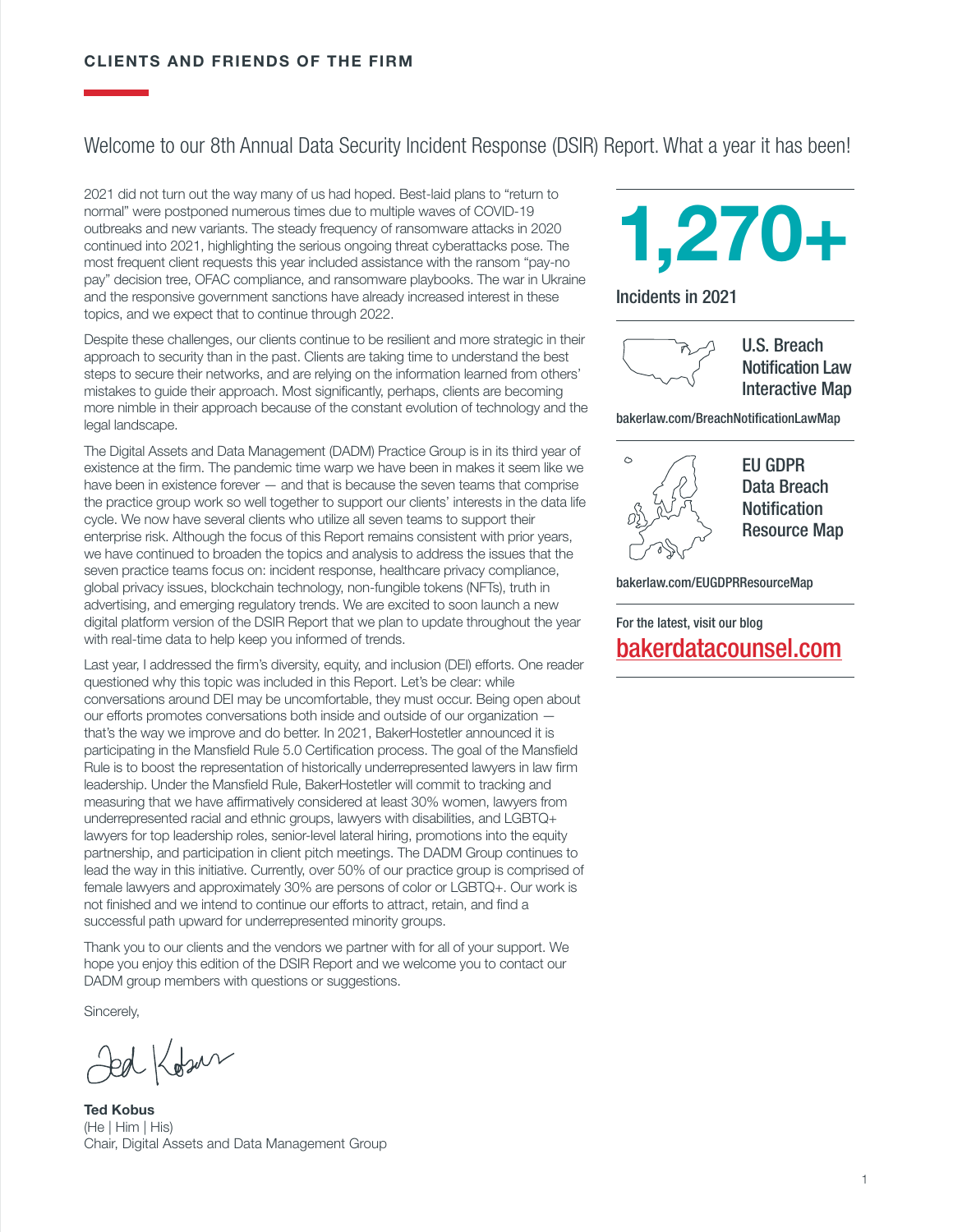# Incident Response Trends



56% Network Intrusion

 $\frac{0}{0}$ 

24% Phishing

8% Inadvertent Disclosure System Misconfiguration/ Accessible Cloud Asset

5% Stolen/Lost Devices or Records

Top 5 Causes **What Happens Next** 

37% Ransomware

27% Theft of Data

 $0/0$ Office 365 Account Access

17% Installation of Malware 10% Wire Transfer

2% **Cryptomining** 

1% Espionage

Incident Response Timeline (median)





Time to Complete Forensic | Discovery to Notification Investigation 30 Days

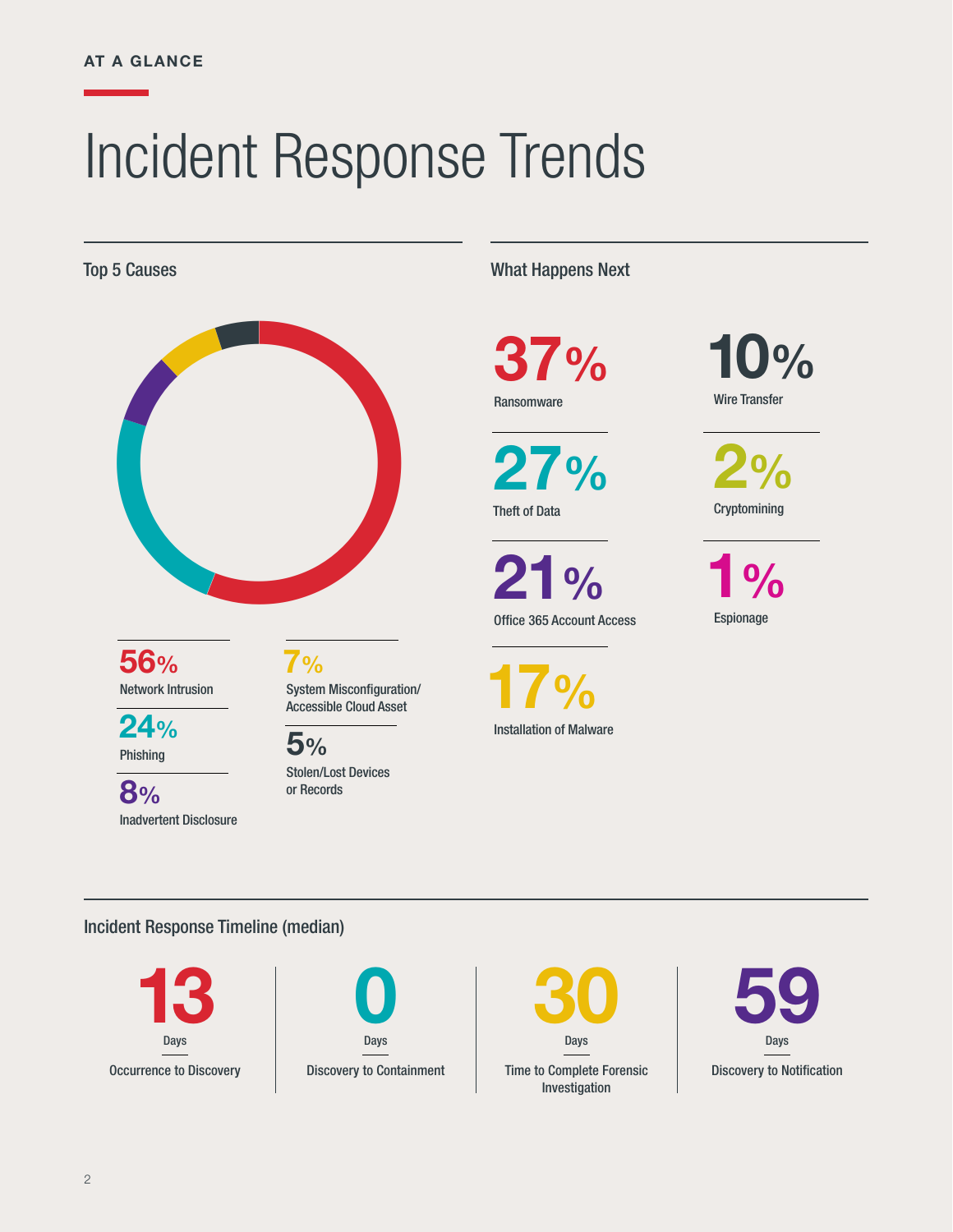

Notifications vs. Lawsuits Filed



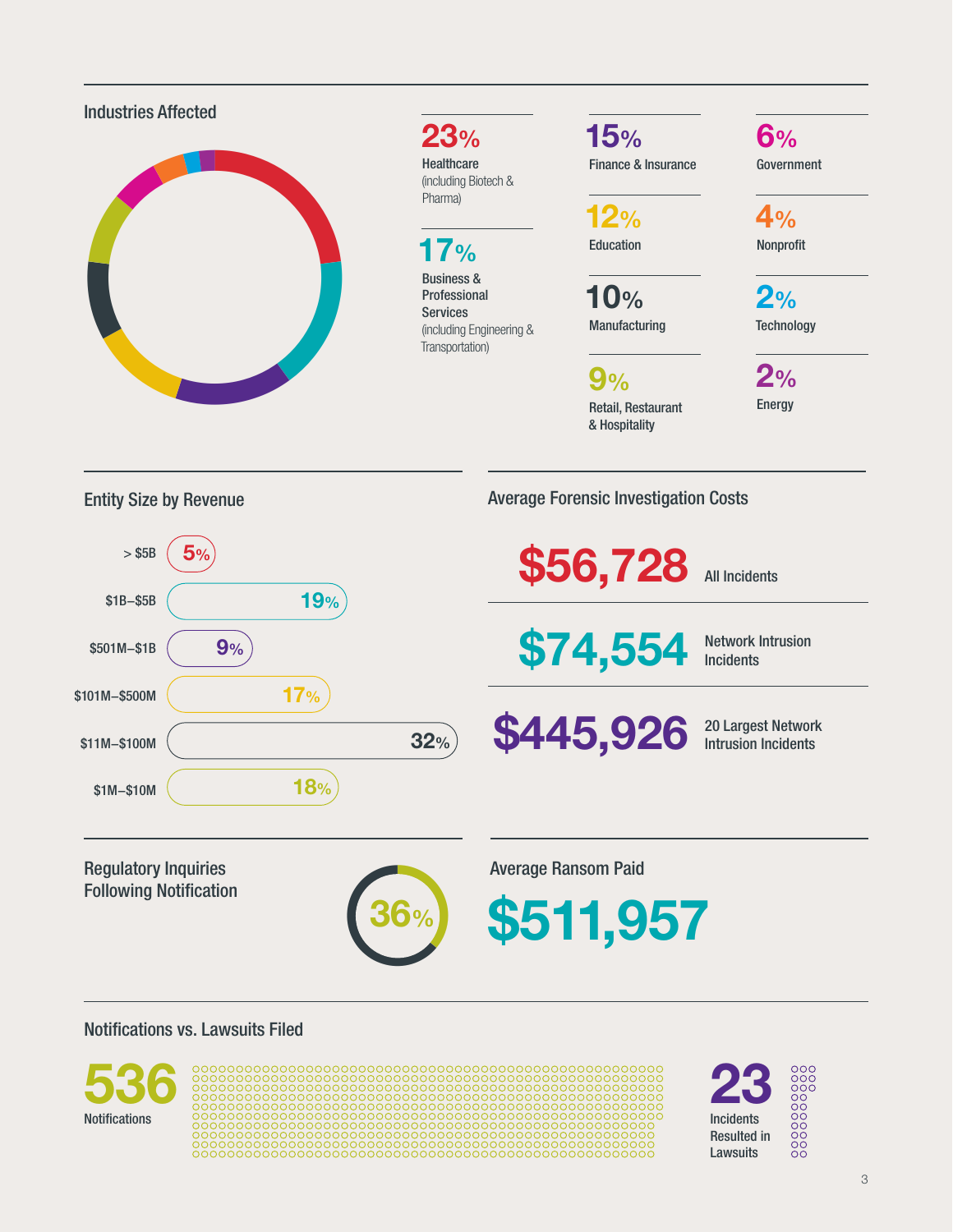#### INDUSTRIES AFFECTED

AVERAGE

۳

| <b>INITIAL RANSOM</b><br><b>DEMAND</b>      | <b>RANSOM PAID</b>    | <b>DAYS TO ACCEPTABLE</b><br><b>RESTORATION</b> | <b>FORENSIC</b><br><b>INVESTIGATION COST</b> | <b>INDIVIDUALS</b><br><b>NOTIFIED</b> |
|---------------------------------------------|-----------------------|-------------------------------------------------|----------------------------------------------|---------------------------------------|
| <b>Healthcare</b>                           |                       |                                                 |                                              |                                       |
| \$8,329,520                                 | \$875,784             | 6.1                                             | \$62,724                                     | 81,679                                |
| (median: \$1,043,480)                       | (median: \$500,846)   | (median: 0)                                     | (median: \$28,000)                           | (median: 1,002)                       |
| <b>Financial Services</b>                   |                       |                                                 |                                              |                                       |
| \$3,064,559                                 | \$513,928             | 12.8                                            | \$39,380                                     | 64,795                                |
| (median: \$1,000,000)                       | (median: \$250,000)   | (median: 5)                                     | (median: \$15,000)                           | (median: 837)                         |
| Retail, Restaurant, & Hospitality           |                       |                                                 |                                              |                                       |
| \$3,032,936                                 | \$351,986             | 7.8                                             | \$90,192                                     | 85,036                                |
| (median: \$1,100,000)                       | (median: \$137,500)   | (median: 7)                                     | (median: \$46,625)                           | (median: 456)                         |
| Manufacturing                               |                       |                                                 |                                              |                                       |
| \$2,362,636                                 | \$593,993             | 10.2                                            | \$49,304                                     | 1,854                                 |
| (median: \$1,000,000)                       | (median: \$283,500)   | (median: 5)                                     | (median: \$32,000)                           | (median: 784)                         |
| Education                                   |                       |                                                 |                                              |                                       |
| \$1,588,468                                 | \$196,071             | 10.5                                            | \$68,729                                     | 14,168                                |
| (median: \$558,000)                         | (median: \$154,000)   | (median: 8)                                     | (median: \$47,520)                           | (median: 1,268)                       |
| <b>Business &amp; Professional Services</b> |                       |                                                 |                                              |                                       |
| \$1,383,704                                 | \$342,370             | 10.8                                            | \$42,815                                     | 9,131                                 |
| (median: \$409,800)                         | (median: \$120,892)   | (median: 7)                                     | (median: \$27,102)                           | (median: 361)                         |
| <b>Energy &amp; Technology</b>              |                       |                                                 |                                              |                                       |
| \$9,553,333                                 | \$3,000,000           | 4.6                                             | \$99,358                                     | 21,096                                |
| (median: \$10,400,000)                      | (median: \$2,000,000) | (median: 2)                                     | (median: \$53,000)                           | (median: 426)                         |
| Government                                  |                       |                                                 |                                              |                                       |
| \$764,500                                   | \$142,122             | 11.5                                            | \$44,704                                     | 12,985                                |
| (median: \$450,000)                         | (median: \$105,000)   | (median: 10)                                    | (median: \$36,500)                           | (median: 174)                         |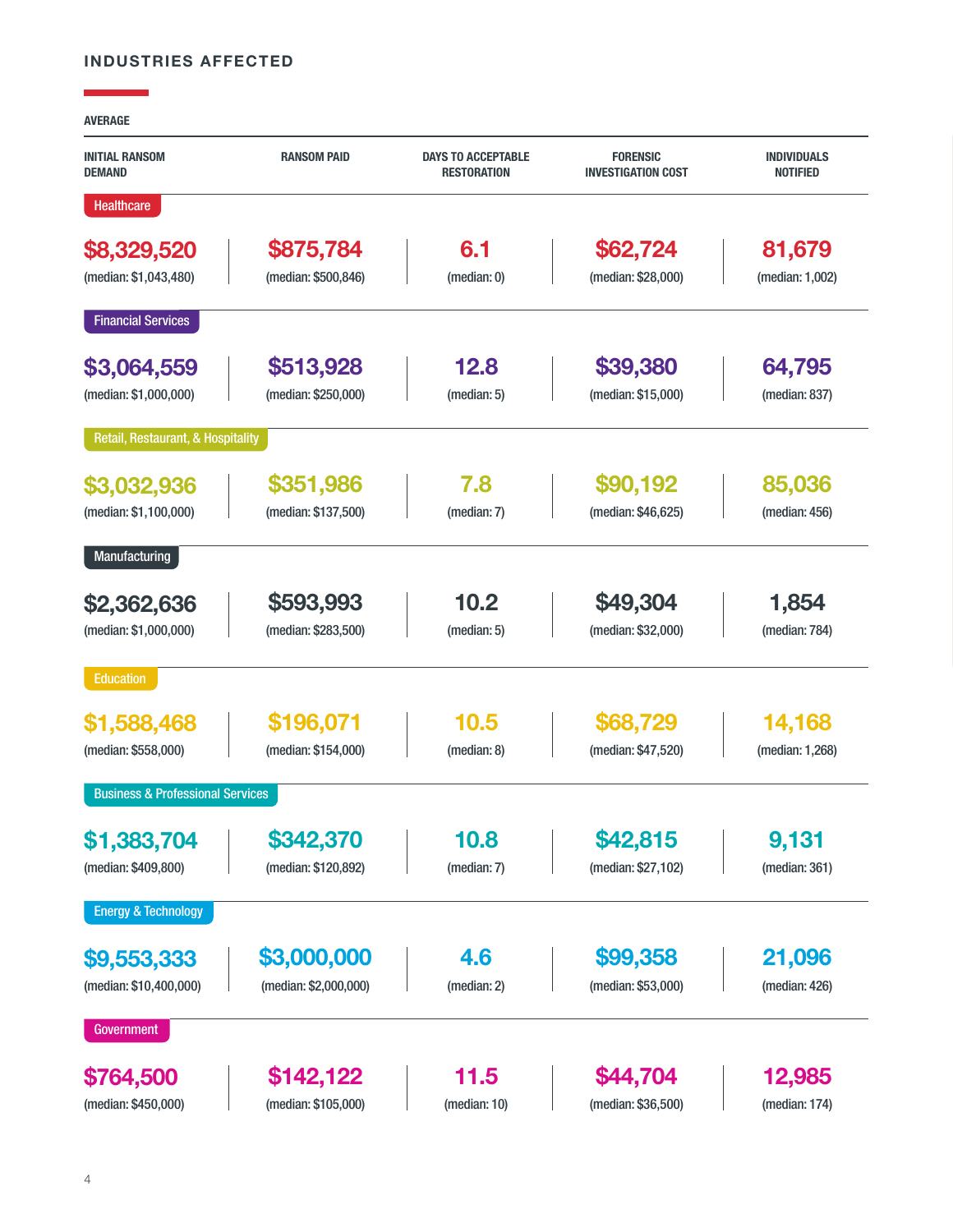

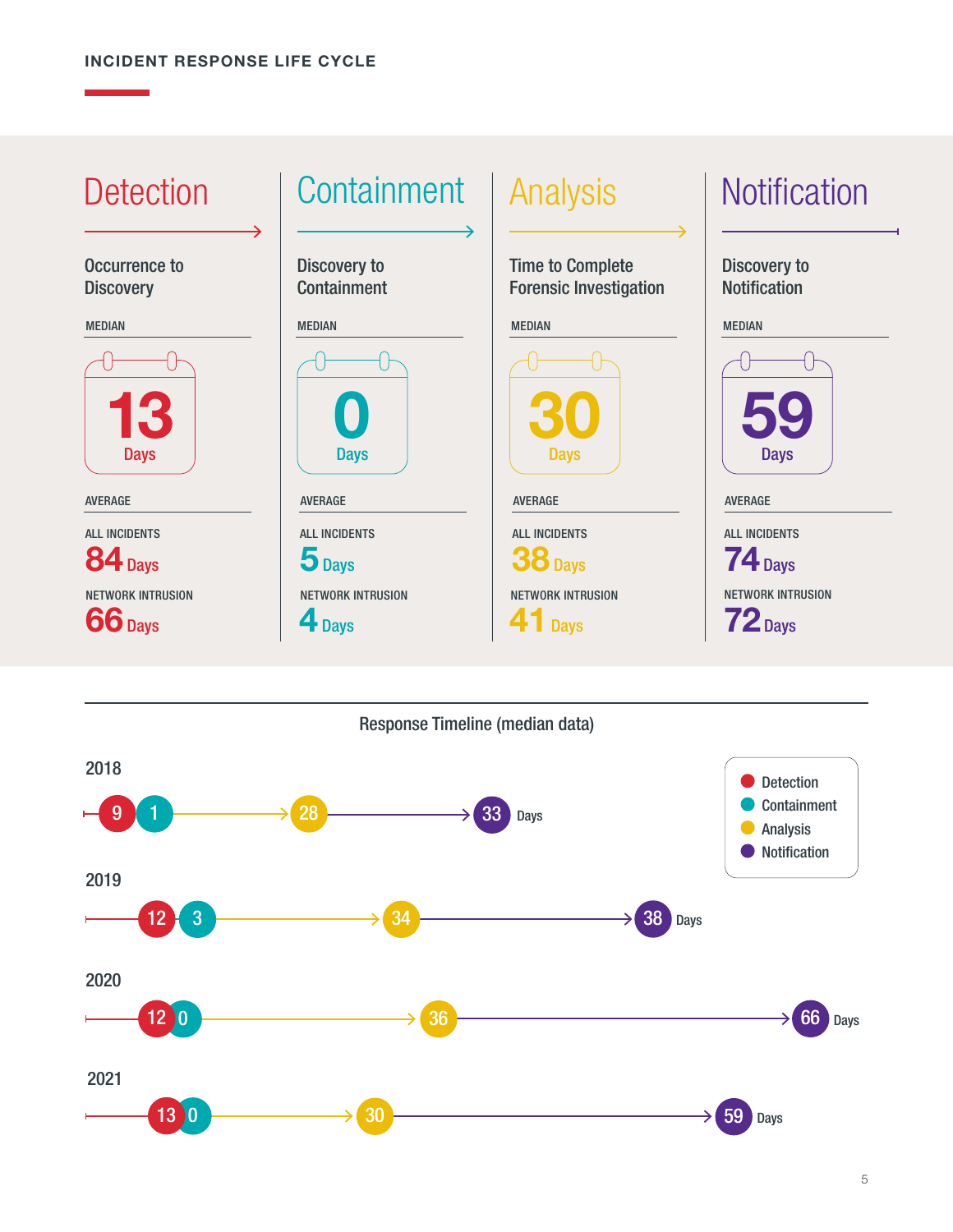## Ransomware Front and Center

2021 proved that ransomware isn't going away. Continued attacks and several high-profile incidents have drawn increased attention to the issue by government entities and regulators. Below are some observations and insights from the matters we handled in 2021, as well as critical actions organizations can – and should – take to prevent attacks and mitigate their effects if they do occur.

#### Ransomware Continues to Grow

Ransomware now represents 37% of the matters we handle, compared to 27% in 2020. In healthcare matters, ransomware represents 35% of the matters we handle, compared to 20% in 2020. Companies should accelerate their efforts to put effective mitigation measures in place. These include multi-factor authentication (MFA), endpoint detection and response tools, patch management protocols, and robust backup plans.

37% of total matters involved ransomware

of healthcare matters involved ransomware

#### Trying to Isolate Their Victims

Several ransomware groups threatened to cut off communications, delete decryption keys, and immediately publish data if companies engaged third-party ransom negotiators or law enforcement. Some threat actors have even asked companies to identify the specific employee at the company who is communicating with them. They then call the employee and demand that they read back the most recent chat as proof that a third-party ransom negotiator is not involved. Engaging advisors with the most up-to-date information about threat actors' tactics is key to avoiding pitfalls.

threat actor groups/variants (75 in 2020; 15 in 2019) 80+

## MountLocker Ryuk PYSA/Mespinoza Sodinokibi

#### Additional OFAC Due Diligence

Following the U.S. Treasury Department's September 2021 supplemental guidance on the Office of Foreign Assets Control (OFAC) considerations for ransom payments, some insurance carriers and banks have expanded the list of due diligence questions they will ask a company to answer before facilitating a wire transfer for a ransom payment or providing reimbursement. Make sure to engage with these partners early in the process. Understanding their requirements will help avoid unnecessary delays in paying a ransom. Taking the appropriate steps to confirm that the recipient of the payment does not have a known sanctions nexus remains vital as well.



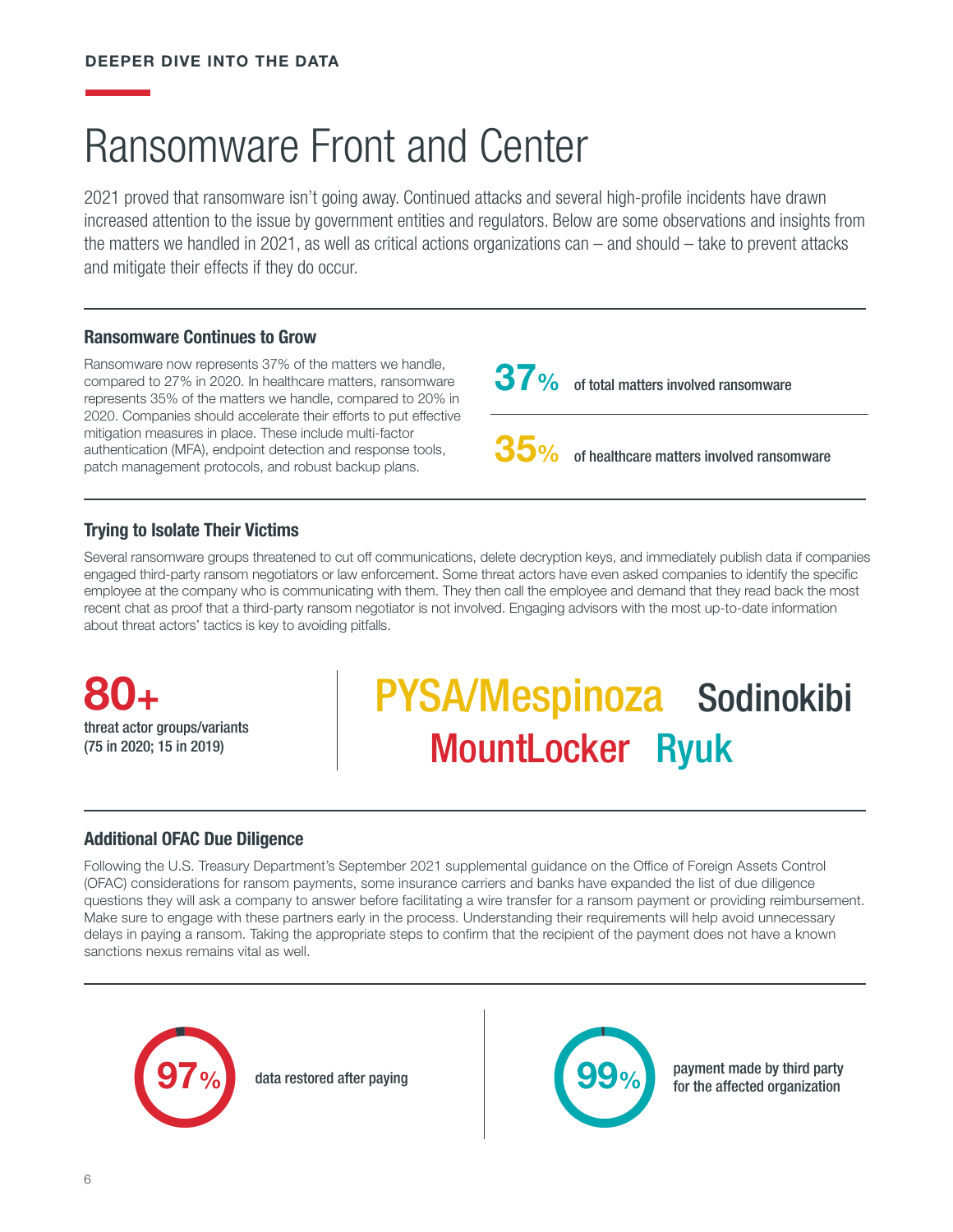#### Longer Negotiation Timelines Lead to Smaller Payments

Of the ransomware matters we helped manage in 2021, the average ransom demand paid was around \$511,957, roughly two-thirds the average amount paid in 2020. Over the same time period, the median time between demand and payment was eight days compared to five days in 2020. This is likely a driving factor in the decrease in the average ransom demand paid. More organizations have invested in improving their data backup capabilities and are able to continue at least partial operations after a ransomware incident, which puts them in a better position to negotiate for a longer period of time and reach a greater discount for the ransom demand, if the need to pay arises. Also, if a decryptor tool is not needed and an organization is only paying to prevent further disclosure of their data, they can often take more time to negotiate the demand, which can lead to a deeper discount. Developing business continuity protocols and identifying workarounds for critical business operations — prior to an incident — are key to placing organizations in the strongest position if they experience a ransomware incident.



#### Exfiltration of Data Is the 'New Normal'

What was once rare has become an unfortunately common tactic threat actors use to exert pressure on victims to pay ransom demands. Claiming to have stolen data gives threat actors another piece of leverage to obtain a ransom payment. Even a victim that does not need a decryption key might still pay to prevent the public release of data.

In our 2021 ransomware matters, threat actors claimed to have stolen data 82% of the time. This is compared to 70% of the time in 2020, a continuation of a trend that we started to see that year. In healthcare ransomware matters, the percentage is even higher: 89% of the time, threat actors claim to have stolen data as compared to 79% in 2020. Encryption and good data hygiene are critical to avoiding theft of sensitive data that could lead to notification obligations, regulatory scrutiny, or even lawsuits. Having and following data retention policies, minimizing storage of documents with personal or proprietary information on file servers (common targets for threat actors looking for large amounts of data to steal), and avoiding use of personal information, such as Social Security numbers, where possible, are all steps that organizations can take to mitigate the risk and potential impact of data exfiltration.



**80%** of the time an organization was able to partially or fully restore from backup without paying ransom



82% of ransom notes contained claim of theft of data<br>82% before encryption

 $73\%$  found evidence of data exfiltration when there  $73\%$  was a claim of data theft in the ransom note



involved theft of data resulting in notice **81** % involved theft

 $24%$ 

of matters involved a payment to a threat actor group even though the organization had fully restored from backup



paid even though the organization was able to partially restore from backups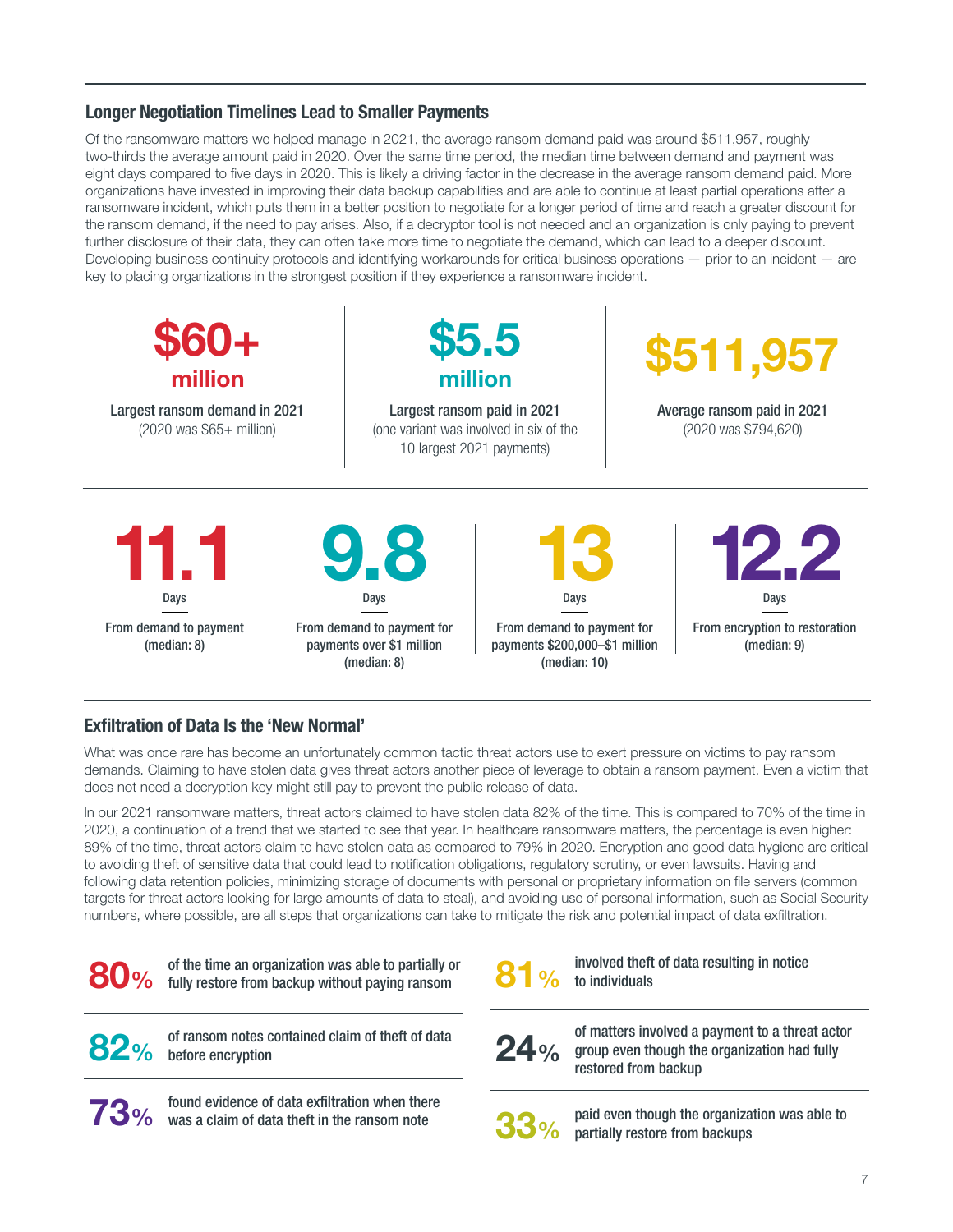#### FORENSICS

Many organizations have taken steps to proactively implement enhanced security tools. These investments have paid off, as our year-over-year statistics reflect.

Specifically, the median number of days between intrusion and detection in 2021 was nearly half what it was in 2020. Organizations are detecting intrusions more quickly and many threat actors are no longer lingering in systems before accomplishing their objectives. Threat actors don't want to be detected and kicked out, so they are shortening their own dwell times. Additionally, the notification timeline is trending down due in part because threat actors are more quickly providing information about the data they stole. This then informs the forensic investigation, which can focus on the systems from which the data came, giving a better and earlier understanding about the data involved, thus enabling earlier notification timelines.





8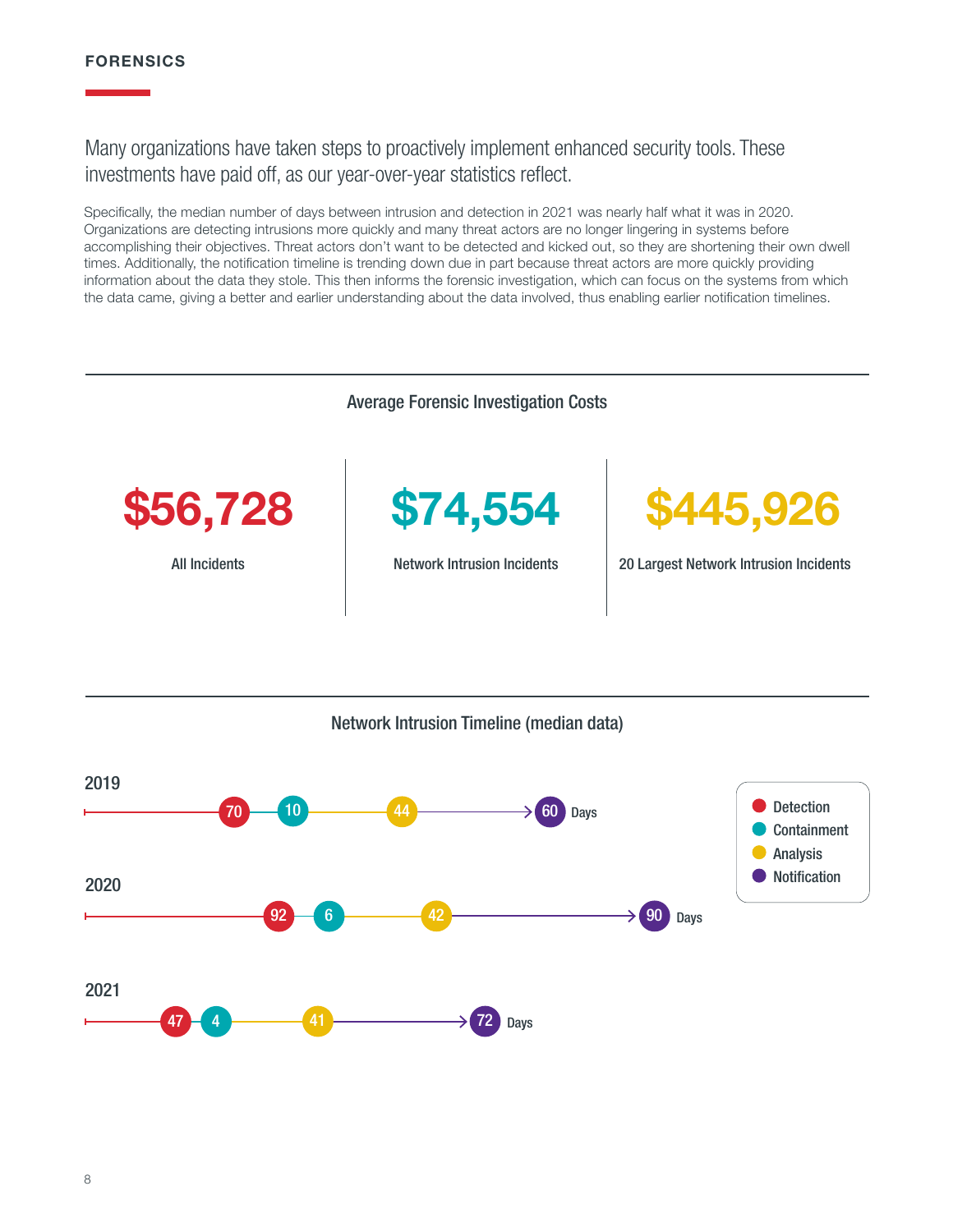۳

| <b>19%</b><br>of total incidents involved vendor causes                                                                                                                                     |                                                                                                                                                                                                                                                                                                                                                                                     | <b>Third-Party Service Providers</b><br>Elekta Kronos Vertafore                                                                                                                                                                                                                                                                                                                                                                                                                                                                                                                                                                                                                                                                                                                                                    |  |  |
|---------------------------------------------------------------------------------------------------------------------------------------------------------------------------------------------|-------------------------------------------------------------------------------------------------------------------------------------------------------------------------------------------------------------------------------------------------------------------------------------------------------------------------------------------------------------------------------------|--------------------------------------------------------------------------------------------------------------------------------------------------------------------------------------------------------------------------------------------------------------------------------------------------------------------------------------------------------------------------------------------------------------------------------------------------------------------------------------------------------------------------------------------------------------------------------------------------------------------------------------------------------------------------------------------------------------------------------------------------------------------------------------------------------------------|--|--|
| 55%                                                                                                                                                                                         | of vendor-caused incidents had notice<br>requirements                                                                                                                                                                                                                                                                                                                               | LogixHealth<br>benefitexpress                                                                                                                                                                                                                                                                                                                                                                                                                                                                                                                                                                                                                                                                                                                                                                                      |  |  |
| $\mathbf{O}_{\mathcal{C}}$                                                                                                                                                                  | of notices had regulatory inquiries                                                                                                                                                                                                                                                                                                                                                 | <b>EyeCare Leaders</b><br><b>CaptureRX</b>                                                                                                                                                                                                                                                                                                                                                                                                                                                                                                                                                                                                                                                                                                                                                                         |  |  |
| Vendor-caused incidents surged in 2021 as an increasing<br>amount of sensitive data flowed to third parties. As we learned<br>from some of the high-profile vendor incidents in 2020, these |                                                                                                                                                                                                                                                                                                                                                                                     | threat actors. The importance of vendor risk management<br>cannot be overstated.                                                                                                                                                                                                                                                                                                                                                                                                                                                                                                                                                                                                                                                                                                                                   |  |  |
|                                                                                                                                                                                             | attacks have widespread impacts and lasting effects. In 2021,<br>this trend continued with compromises of third-party service<br>providers, including benefitexpress, CaptureRx, Elekta,<br>EyeCare Leaders, Kronos, LogixHealth, and Vertafore. The<br>nature of the services these third parties provide and the<br>troves of data they maintain make them high-value targets for | Vendor-caused incidents present unique challenges to<br>incident responders, who often are at the mercy of their<br>vendor's decisions and willingness to share information. These<br>incidents have varying degrees of operational and financial<br>impact on companies, based on their unique relationships<br>with their vendors. Below are some lessons learned and tips<br>for strengthening defenses around vendor-caused incidents.                                                                                                                                                                                                                                                                                                                                                                         |  |  |
|                                                                                                                                                                                             |                                                                                                                                                                                                                                                                                                                                                                                     | <b>Discovery and Notification Timelines Vary Greatly</b> The time it takes vendors to notify their customers of<br>an incident can vary greatly depending on the type and extent of the incident, the scope of the vendor's services,<br>and the parties' legal or regulatory obligations. This often leads to a longer notice timeline to individuals.                                                                                                                                                                                                                                                                                                                                                                                                                                                            |  |  |
|                                                                                                                                                                                             |                                                                                                                                                                                                                                                                                                                                                                                     | Information Sharing Also Varies Because the incident occurred at the vendor, the vendor controls the<br>investigation, as well as what information is shared with customers and when. Even after completion of the<br>investigation, vendors may be unwilling to share full details, which is often frustrating to customers.                                                                                                                                                                                                                                                                                                                                                                                                                                                                                      |  |  |
|                                                                                                                                                                                             |                                                                                                                                                                                                                                                                                                                                                                                     | <b>Vendor Vetting (and Re-Vetting) Remains Key</b> Before engaging a new vendor that will receive access to<br>their environment or data, customers must exercise due diligence to make sure the vendor has adequate security<br>safeguards in place. Ongoing vendor diligence is also critical to help prevent an incident involving their data.                                                                                                                                                                                                                                                                                                                                                                                                                                                                  |  |  |
|                                                                                                                                                                                             |                                                                                                                                                                                                                                                                                                                                                                                     | <b>Understand and Limit Data Sharing</b> On both the customer and vendor side, minimizing the personal<br>and/or sensitive information shared with or accessed by a vendor can mitigate risk and exposure.                                                                                                                                                                                                                                                                                                                                                                                                                                                                                                                                                                                                         |  |  |
|                                                                                                                                                                                             | problematic if the scope of the incident and data involved is not yet known.                                                                                                                                                                                                                                                                                                        | <b>Make Notice Provisions Make Sense</b> Customers often try to add urgency to vendor breach notification<br>obligations through contract language (e.g., "immediately," "within 24 hours," "within 72 hours"). However, as<br>incident responders know, upon discovery, there is little meaningful information available, and downstream<br>contracts are often not top of mind. It's important to strike a balance between a desire for transparency and the<br>realities of breach response to ensure the notice customers receive is useful and actionable. This is especially<br>important for highly regulated organizations, like healthcare providers and financial institutions, as vendor<br>incident notifications could "start the clock" on their legal breach notification deadlines, which could be |  |  |
|                                                                                                                                                                                             | contract is critical to determining customers' rights.                                                                                                                                                                                                                                                                                                                              | Know Your Remedies When an incident involves thousands of customers, the language in the vendor                                                                                                                                                                                                                                                                                                                                                                                                                                                                                                                                                                                                                                                                                                                    |  |  |



Customers Face Regulatory Scrutiny and Class Actions Too Despite incidents occurring at the vendor, we do see regulatory investigations and class actions against downstream customers.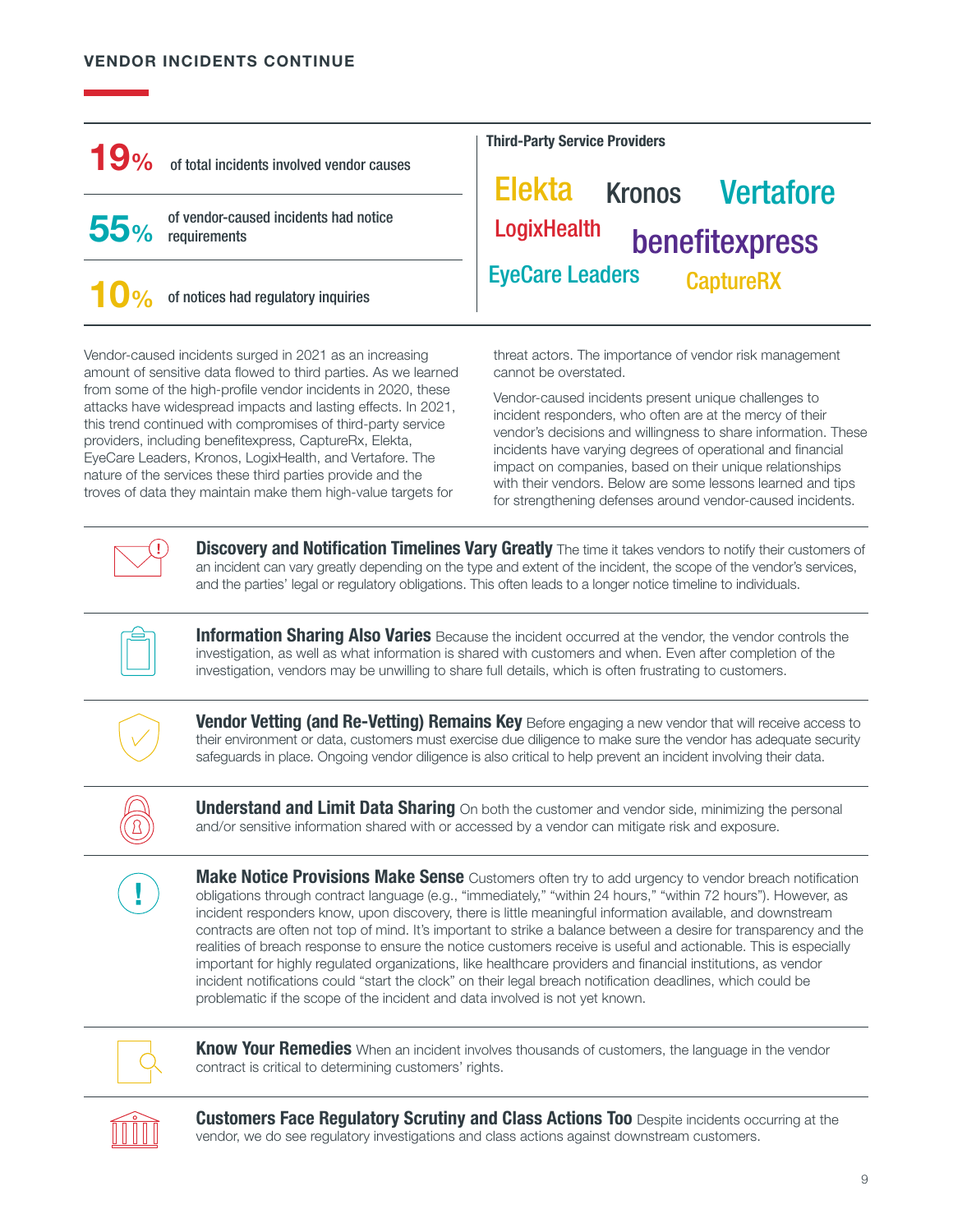Beginning in 2020, we saw an increase in the number of phishing and social engineering attacks that attempted to divert, or successfully diverted, wire transfers, direct deposits, and Automated Clearing House (ACH) payments. The prevalence of incidents involving fraudulent fund transfers continued in 2021.

#### Reasons Cited by Law Enforcement for the Increase in Fraudulent Fund Transfer Incidents

- Use of Stolen Data from Ransomware Attacks to **Commit Fraud.** Law enforcement reports suggest that threat actors are using data they have exfiltrated through ransomware attacks to manipulate legitimate emails and invoices. These are used to obtain funds through fraudulent wire transfers, often using "spoofed" email addresses for legitimate email addresses. Because the threat actors have a treasure trove of stolen data to work with, they often do not need to access the email accounts of legitimate parties to the financial transaction. When victims do not address the vulnerability that led to the ransomware attack, the threat actors can persist in their environment and leverage that access to gain more information to use for fraudulent activities.
- Pivot to Fraudulent Fund Transfers for 'Easy Money.' Some threat actor groups that traditionally engaged in ransomware attacks appear to be pivoting to fraudulent fund transfer schemes and business email compromises. This involves unauthorized access to email accounts, usually through phishing emails. According to law enforcement, fraudulent fund transfers and business email compromises can sometimes have a quicker "return on investment" than ransomware attacks, which may be attracting threat actors to these types of crimes.
- Taking Advantage of Remote Work Environment to **Commit Fraud.** Threat actors used the work-from-home environment arising from the COVID-19 pandemic to their advantage to commit fraudulent fund transfers. Especially at the beginning of the pandemic, many people were not used to working from home, which made them more vulnerable to fraudulent fund transfer schemes.

#### Fewer 'Successful' Fraudulent Fund Transfers

Our clients were able to identify fraudulent fund schemes *before* transferring funds more frequently in 2021 than in 2020. In fact, in 2021, 40% of clients identified fraudulent fund transfer schemes before any loss of funds, as compared to just 30% in 2020.

This trend likely results from more employee education and training on direct deposit, wire transfer, and ACH payment protocols, and on identifying potential fraudulent fund transfer schemes before losses occur.

#### More Fraudulent Fund Transfer Incidents Triggered Legal Breach Notification Requirements

What if a company recognizes that a fund transfer request is fraudulent and does not complete the transaction? The company should still conduct an internal investigation to determine whether the incident involved a business email compromise. In many instances, perpetrators of fraudulent fund transfer schemes are not interested in stealing personal information stored in email accounts, but the incident could still trigger notification obligations under federal and state breach notification laws if such information was or could have been accessed or acquired as a result of business email compromises.

In fact, in 2021, 60% of the fraudulent fund transfer incidents we advised clients on involved business email compromises that triggered breach notification obligations, as opposed to just 43% in 2020.

Business email compromises related to fraudulent fund transfer incidents are increasing. This may stem from companies not providing enough training on how to use MFA for email access. Or companies may be failing to implement MFA technology on their email tenants that could decrease the number of business email compromises. In some instances, companies did not enable certain types of logging in their email tenants. Thus, they cannot rule out the possibility that a business email compromise may have resulted in unauthorized access to personal information, triggering requirements to notify individuals and regulators.

#### Recovery Rate Increased

In 2021, funds involved in fraudulent fund transfer schemes were recovered 43% of the time, up from the 38% recovery rate we saw in 2020.

These trends are likely the result of more awareness among companies and employees about fraudulent transfer schemes, which may have shortened the time it takes to identify incidents and report them to banks and other authorities. Increased efforts from federal law enforcement agencies to help companies recover lost funds have also contributed.

### \$48 million

In fraudulent wire transfers

Average wire transfer \$12 million Largest wire transfer

\$166,257 Median wire transfer

\$743,106

\$10.2 million Second-largest wire transfer

\$890,135 Average recovery

\$181,577 Median recovery 43% Matters that had recovered funds (totaling over \$24 million combined)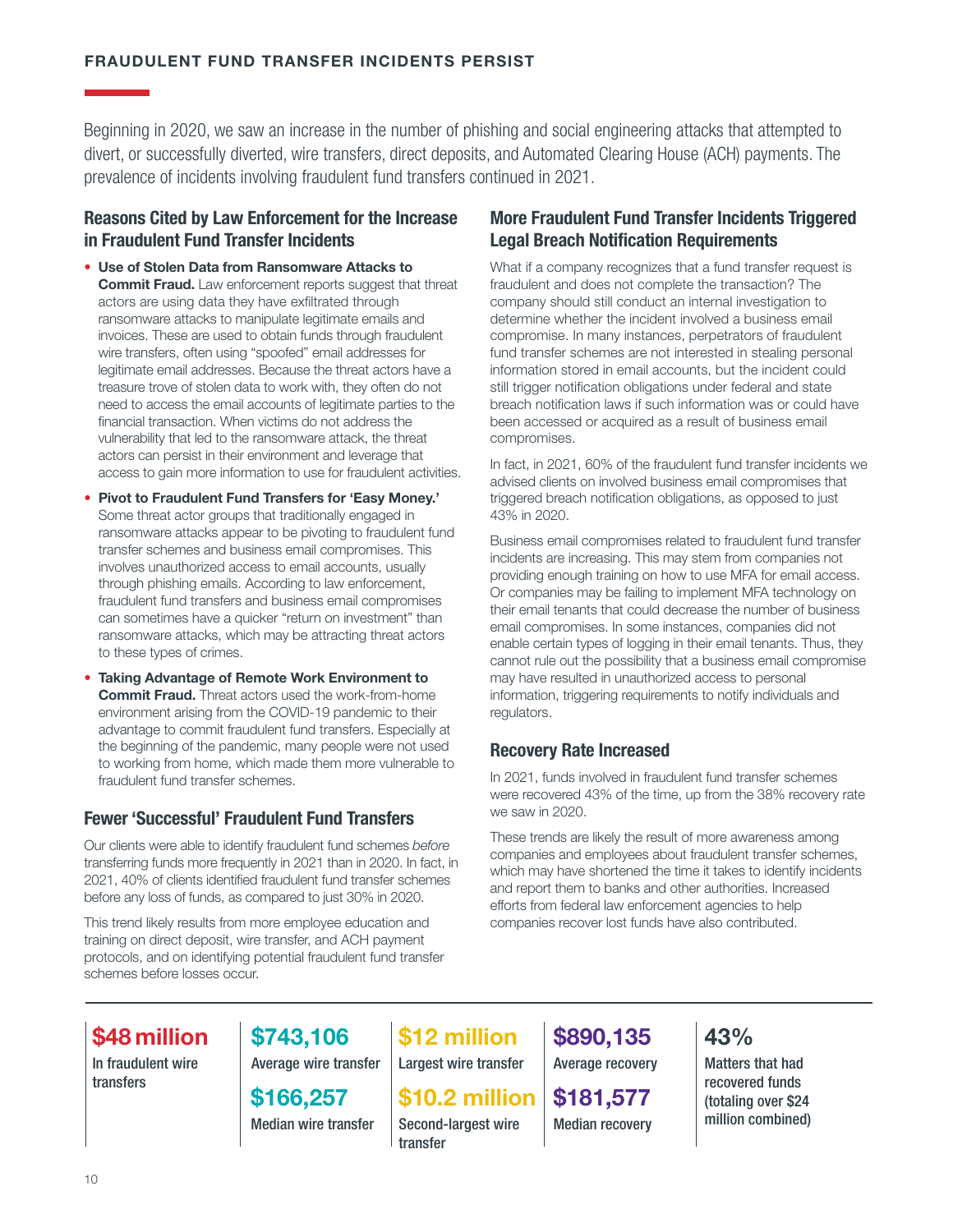## Top Five Tips to Prevent Fraudulent Transfers

These steps may help your company prevent fraudulent transfer incidents:

Use MFA for remote access to online accounts, **including email and payroll portals, and disable legacy 2** authentication in your email tenant.

Establish written policies and procedures 3 Establish written policies and procedures<br>
related to authorization and approval of changes to wire the state of the state of the state of the state of the state of the state of the state of the state of the state of the transfer, ACH payment, and direct deposit information.

**Train employees** regarding phishing emails and common fraudulent fund transfer schemes.

**Design contract provisions** with vendors and customers that require in-person or voice authentication for changes to existing wire transfer, ACH payment, and direct deposit information.

**Research** if something seems awry, look up the telephone number that you have on file for the email sender (not the contact listed in their email), and call the sender to confirm that what is being requested is legitimate.

## What to Do if Your Company or a Vendor Loses Funds as a Result of a Fraudulent Fund Transfer

If your company or a vendor loses funds as a result of a fraudulent fund transfer, BakerHostetler recommends that you:



5

#### Notify the bank immediately

- If the fraud involves a wire transfer, the payor in the transaction should *immediately* contact their bank and ask them to initiate a "SWIFT recall" on the wire transfer and contact the fraud department of the receiving bank so it can freeze the funds in the recipient account.
- If the fraud involves an ACH payment, the payor in the transaction should notify their bank of the fraud and ask their bank to initiate an ACH payment reversal.



#### Retain legal counsel and contact law enforcement

• Engage legal counsel to contact law enforcement and to provide guidance on how to respond to the incident.



#### Conduct an investigation

• If it is determined that the fraud involved unauthorized access to your email tenant, have legal counsel retain a forensic firm to assist with the investigation. They can help determine if the incident resulted in unauthorized access to emails or attachments containing information that triggers legal or contractual breach notification obligations.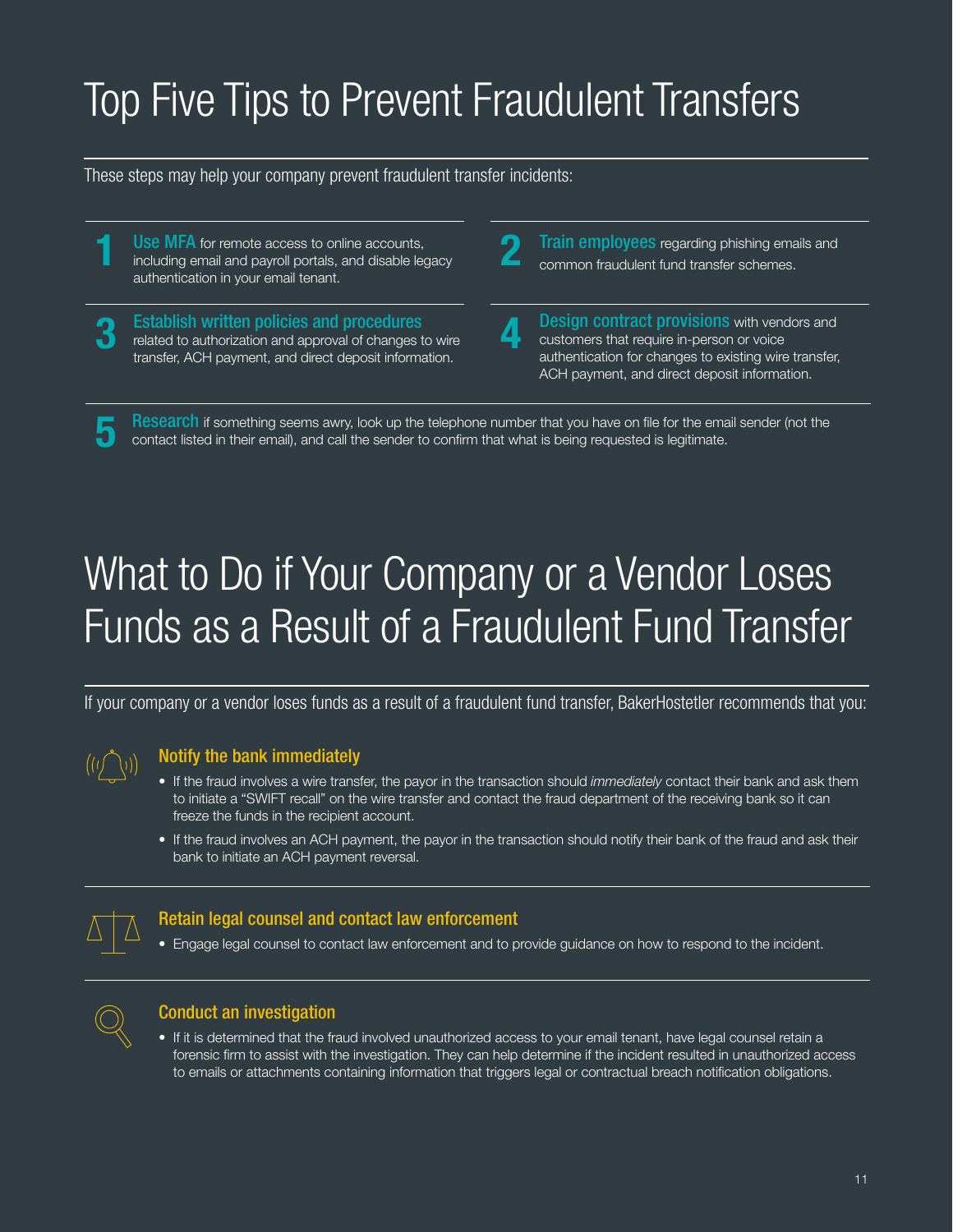#### More class action lawsuits are filed per incident

In 2021, there was a trend of multiple lawsuits being filed in the same venue within weeks following incident notification, even for smaller incidents. Previously, there was always a risk of multidistrict litigation following large data incidents. However, now we are seeing multiple lawsuits following an incident notification in the same federal forum. Or, in the alternative, we see a handful of cases in one federal forum and another handful of cases in a state venue. This duplicative litigation trend is increasing the "race to the courthouse" filings and increasing the initial litigation defense costs and the ultimate cost of settlement, due to the number of plaintiffs' attorneys involved.

#### Plaintiffs' Bar Cooperating Less

In 2021, we saw distrust and an unwillingness to cooperate among the plaintiffs' lawyers litigating privacy cases, especially in duplicative class actions. This means that there have been fewer voluntary consolidations and more challenged motions for the appointment of leadership by the courts. As a corollary, we are also seeing a trend of courts no longer appointing a large cast for leadership (e.g., fewer committee appointments, fewer liaison counsel, etc.). A recent example involved a matter we are defending with three federal cases filed in the same district and six state cases. In the federal court, the judge consolidated the three actions but rejected an uncontested motion to appoint multiple lawyers as interim lead counsel and appointed only one. In the state court action, the court permitted consolidation of the currently filed six state court actions but refused to consolidate any future-filed class actions. That state court also permitted only a few of the proposed counsel to take leadership positions for the putative class, rejecting alternatives that increase the leadership committee structure, and in turn, defense costs.

#### Using the First-to-File Doctrine and Similar Procedural Tactics to Limit Increased Exposure from Multiple Filings in the Same Venue

In response to the trends of increased filings per incident, our team is working on new ways to limit the additional exposure caused by multiple filings and uncooperative plaintiffs' counsel. For example, in some circumstances, we are working to limit consolidation even in the same venue, asking the court to stay duplicative actions in the same venue instead of consolidating them. In other circumstances, our team is working to oppose efforts that increase the number of interim lead counsel. Both strategies can be effective at reducing both litigation defense costs and any settlement exposure.

#### Class Certification Jurisprudence in Data Breach Litigation Comes into Focus

Over the past decade, there have been very few published class certification rulings following data incidents, but the majority that existed were favorable to the defense. However, 2020 and 2021 brought two critical class certification rulings that are emboldening plaintiffs' firms, in both the number of their litigation filings and their negotiation tactics during mediations. In April 2021, a court certified a class of individuals whose payment card information had been compromised. *In re Brinker Data Incident Litig.*, 2021 WL 1405508, at \*1 (M.D. Fla. Apr. 14, 2021). There, the defendant argued that the plaintiffs could not prove causation because at least one named plaintiff had been involved in a previous breach. The court found that this "multiple breach issue" is "not a disqualifying causation issue, but rather to be determined at the damages phase." *Id.* at \*12. Additionally, the court rejected the defendant's argument that differences in damages predominated over any common issues, finding that Plaintiffs' expert had offered "a common method of calculating damages that allows the Court to determine individual class members' damages in a non-complex and non-burdensome way." *Id.* Based on these findings, the court certified a nationwide class for the plaintiffs' negligence claim and a California-only subclass for plaintiffs' unfair competition claims. We predict that this same reasoning will not be applied to non-payment card cases, but its holding will need to be considered in any litigation strategy, as long as it remains good law.

Although *Brinker* may be an outlier, in 2020, one court certified an injunctive relief-only\* class but denied certification of all damages. *Fero v. Excellus Health Plan, Inc.*, 502 F. Supp. 3d 724, 746 (W.D.N.Y. 2020). The outcome in *Excellus* mirrors an earlier decision by the Northern District of California, *Adkins v. Facebook*, 424 F. Supp. 3d 686, 698 (N.D. Cal. 2019). Ultimately, certification of only injunctive claims can be a hollow victory for plaintiffs because it eliminates the possibility of a large monetary judgment and because most defendants who have suffered a data breach will have made significant changes to their data security posture by the time the case gets to trial.

<sup>\*</sup> A class that is certified for injunctive relief only is only entitled to compel the defendant to take or stop taking certain actions. It is not entitled to any monetary damages.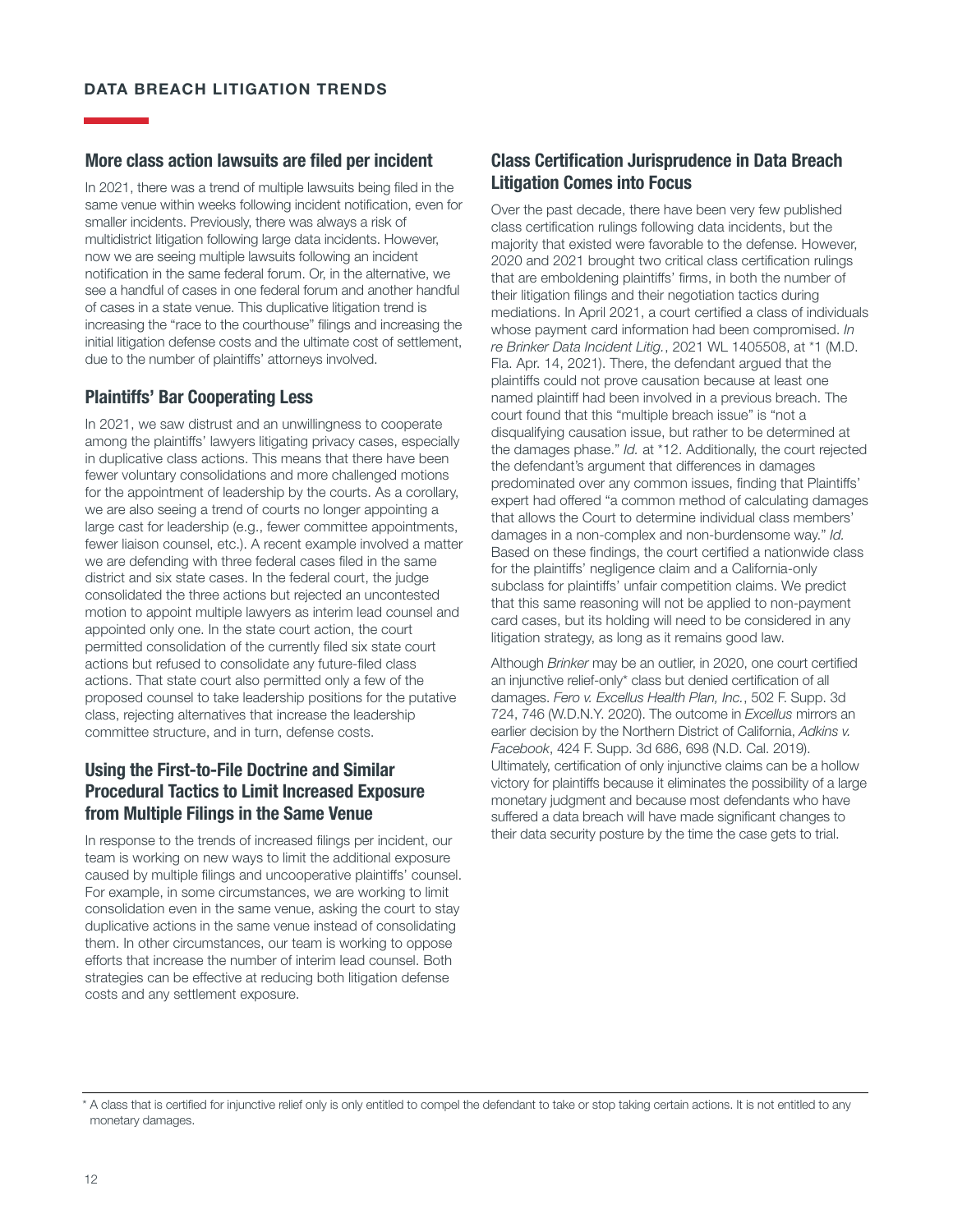#### Incident Response Mailing Statistics Impact CAFA Jurisdiction

Litigation is often dictated by the raw numbers of persons notified in an incident. However, the mailing statistics for that population are increasingly impacting the venue decisions for defendants. For example, in some circumstances, our team has secured a favorable federal court forum despite over 85% mailing addresses being in one state. There, our team argued that mailing addresses are not dispositive of citizenship, the court could not use undeliverable addresses as evidence of residency, many of the deliverable addresses were intrinsically transitory (nursing homes, homeless shelters, universities, etc.), and therefore there was no evidence of citizenship sufficient to satisfy the burdens of the U.S. Class Action Fairness Act of 2005 (CAFA)'s home state exceptions. In another circumstance, our team was able to secure a more favorable state court venue by seeking to dismiss duplicative federal court litigation based on lack of CAFA jurisdiction where 96% of mailing addresses were in one state.

incidents were vendor related

incidents started with network

4

18

intrusion

Number of Incidents that Resulted in Lawsuits by Individuals Notified







over 1.2 million under 700,000 under 8,000

|       | incidents disclosed in<br>2021 resulted in one or<br>more lawsuits filed<br>(compared to 20 in 2020). |       | <b>100</b> - total lawsuits filed related<br>to the 23 incidents |
|-------|-------------------------------------------------------------------------------------------------------|-------|------------------------------------------------------------------|
| -• 19 | incidents involved SSNs                                                                               | 8     | incidents had more than one (but<br>less than 5) lawsuits filed  |
| -• 16 | incidents involved medical/health<br>information                                                      |       | incidents had five or more<br>lawsuits filed                     |
| 5     | incidents involved payment<br>card data                                                               | -• 43 | lawsuits were against a healthcare<br>organization               |
|       | incidents started with system<br>misconfiguration                                                     |       |                                                                  |
|       | incidents involved ransomware                                                                         |       |                                                                  |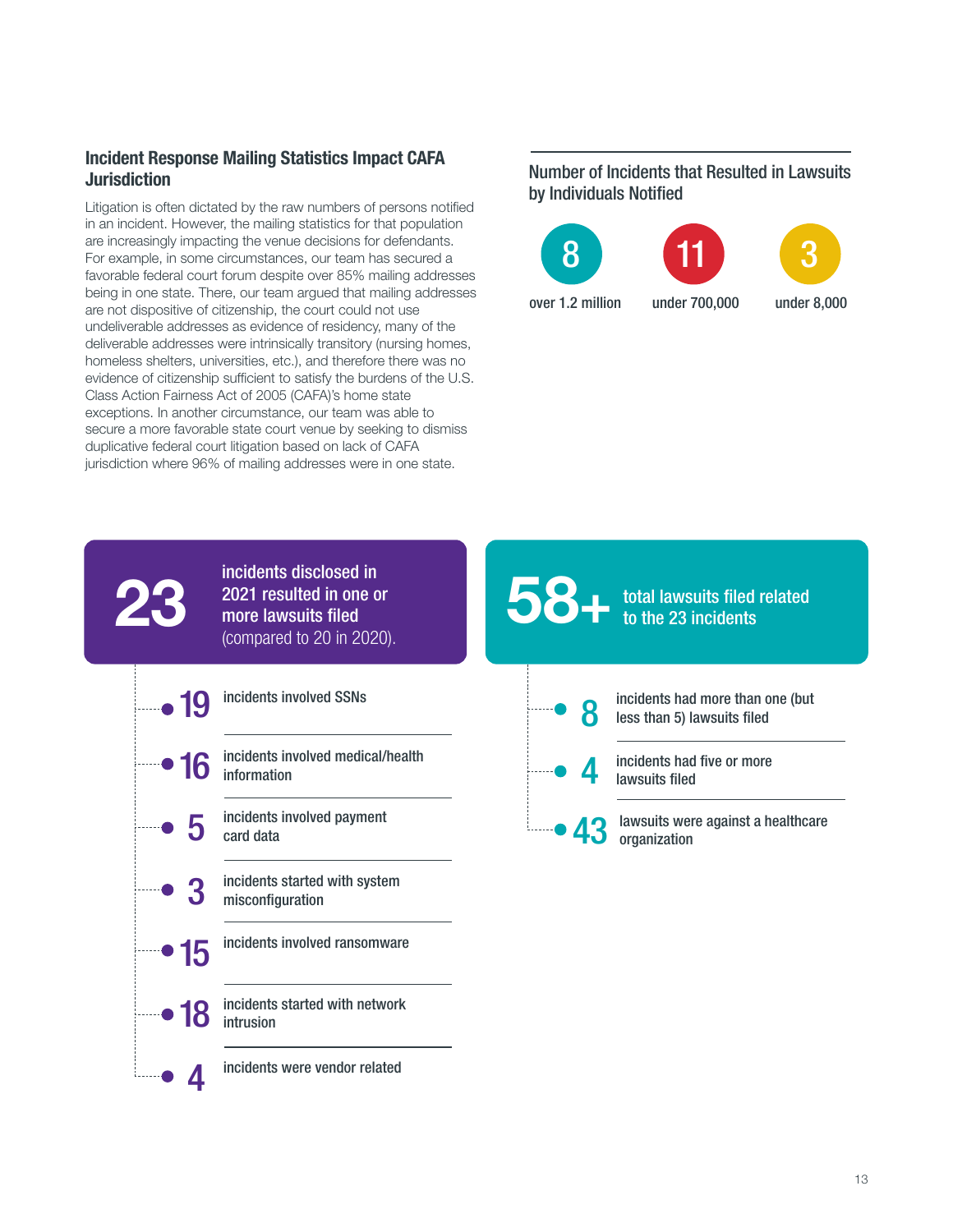In the wake of the 2020 SolarWinds and 2021 Colonial Pipeline cyberattacks, the federal government enacted new laws and focused more on cybersecurity incidents.

#### Executive Branch

President Biden issued the Executive Order on Improving the Nation's Cybersecurity, which directs federal agencies to take steps to improve the federal government's ability to identify, protect against, detect, and respond to cybersecurity threats.

#### Securities and Exchange Commission

Eight organizations were sanctioned for failures in cybersecurity policies and procedures.

Over 100 entities were asked to voluntarily provide information about the impact SolarWinds may have had on their businesses and whether any required disclosures in connection with the incident or unrelated "Other Compromises" were required.

#### Office of the Comptroller of the Currency

The Office of the Comptroller of the Currency (OCC), Federal Deposit Insurance Corporation, and Federal Reserve Board implemented a joint rule regarding computer-security incident notifications, which went into effect on April 1, 2022, with a full compliance date of May 1, 2022.

The rule applies to banking organizations and their bank service providers.

Notification requirements focus on incidents that disrupt or affect bank operations, not just situations where customer data is accessed or acquired, which are referred to in the new law as "notification incidents."

The rule requires covered organizations to notify their primary federal regulator "as soon as possible and no later than 36 hours" after an incident is discovered. Bank service providers must notify their banking organization customers when they experience an incident.

In light of the new rule, banking organizations and banking service providers need to update their incident response plans to include determining if notice to a banking organization or primary federal regulator under the rule is required.

#### **FinCEN**

In November 2021, the Financial Crimes Enforcement Network (FinCEN) issued Advisory FIN-2021-A004, related to the use of the financial system to facilitate payments to ransomware threat actors.

The main takeaway from the Advisory is banks, insurance companies, money services businesses (MSBs), and other entities subject to the Bank Secrecy Act (BSA) should file a suspicious activity report (commonly called a SAR) if they think a ransomware payment is processed through them, including if they are involved in making such a payment to respond to their own incident.

FinCEN indicates that entities engaged in money transmission must register as MSBs with FinCEN and are required to file a SAR when facilitating a ransomware payment. FinCEN is using this data to track the activities of the different ransomware groups and to quantify the ransoms they are able to extract. For example, it noted that two ransomware variants, Darkside and Sodinokibi/REvil, which were behind the Colonial Pipeline and the JBS and Kaseya attacks, respectively, were among the costliest variants in the first half of 2021, accounting for 458 reported ransomware-related transactions with a total value of \$590 million.

#### Forewarned Is Forearmed: Ransomware Due Diligence Requirements



In its November 2021 advisory, FinCEN included a list of "Financial Red Flag Indicators of Ransomware and Associated Payments" for financial institutions to use in identifying ransomware-related

transactions that might require them to file a SAR. Following the OFAC advisories in October 2020 and September 2021, and the October 2020 and November 2021 advisories from FinCEN, we have seen heightened scrutiny from financial institutions and cyber insurance carriers who are asked to facilitate or reimburse ransomware payments. As a result, some clients are now proactively working with their banks and carriers to understand their due diligence requirements for ransomware payments and considering those requirements in their ransomware preparedness planning. These requirements will likely evolve as ransomware operators continue to change their tactics. Meanwhile, knowing what financial institutions currently require can save valuable time for organizations that find themselves in the difficult position of having to pay a ransom.

The federal government is likely using this information in its "whole-of-government" approach to combating ransomware. In November 2021, for example, OFAC sanctioned two individuals associated with Sodinokibi/ REvil, noting that they were part of a cybercriminal group that "received more than \$200 million in ransom payments paid in Bitcoin and Monero." We anticipate that organizations involved in ransomware payments will continue to see increasing scrutiny from the federal government to report such incidents. Requiring a SAR is one way the government is gathering information about these incidents.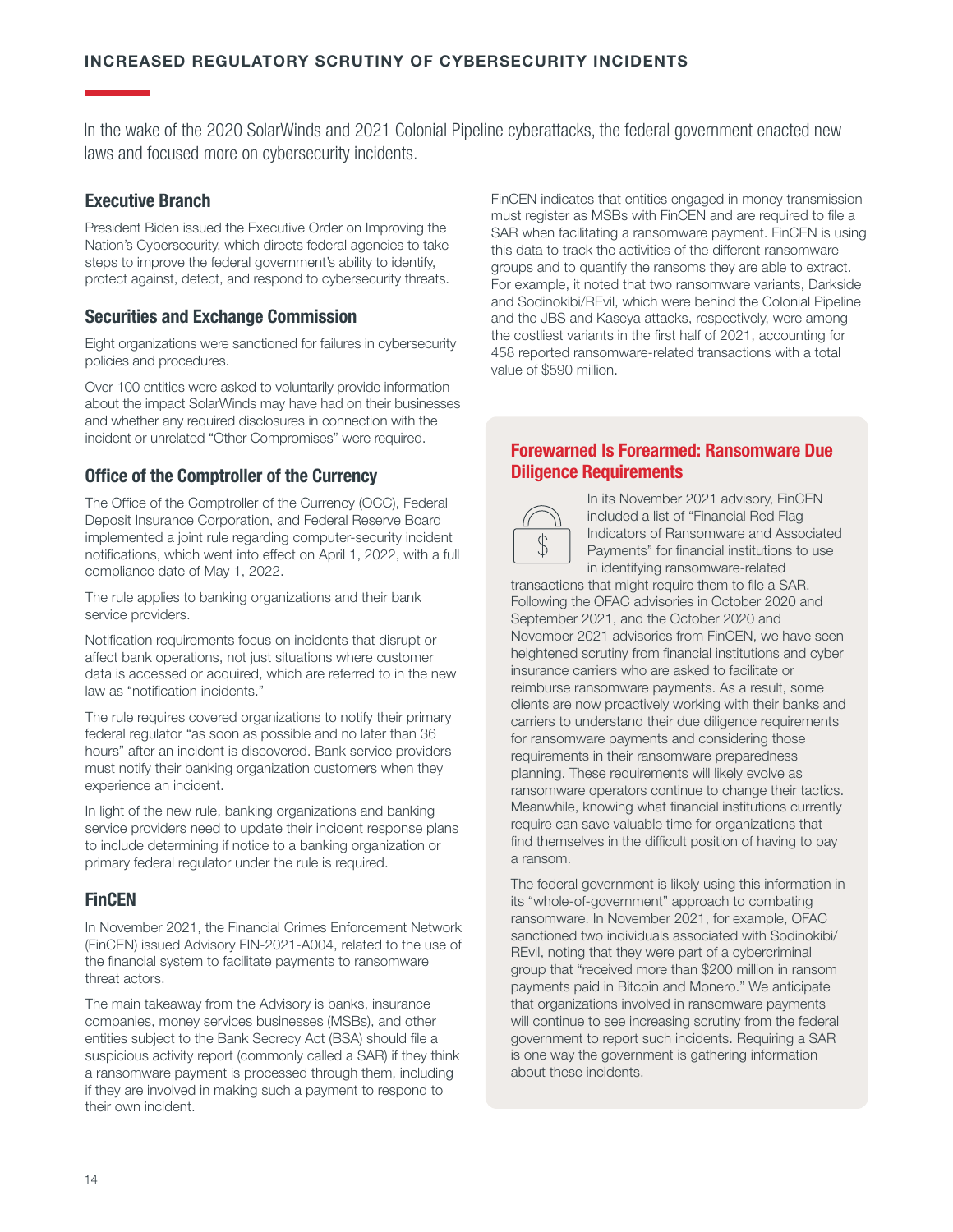#### STATE AND STATE INSURANCE DATA SECURITY LAWS

This past year saw continued focus on cybersecurity incidents at both the federal and state levels for organizations in the insurance and financial services sectors. Additional data security laws were passed, and notice under those laws, and under regulatory guidance, is being required for more types of matters. Access to and/or acquisition of nonpublic information are not the only notification triggers, as they are under general state data breach notification laws. Licensees are also required to report incidents that are likely to materially harm their business, and regulators have made clear their expectation that network intrusions and ransomware events will often meet that standard. Entities involved in facilitating ransom payments also have increased federal reporting requirements.

More states continue to pass comprehensive data security laws for the insurance industry in response to the urging of the U.S. Treasury Department in 2017 to enact legislation or face congressional preemption. This past year, seven states adopted the National Association of Insurance Commissioners (NAIC) Insurance Data Security Model Law or a variation of it joining the 11 other states that had previously adopted it. Given



the strong recommendation by the Treasury Department for states to adopt such a law by 2022, more states will likely follow suit. Similar to the New York Department of Financial Services' (NYDFS) Cybersecurity Regulation, these laws include requirements for implementing and maintaining reasonable security practices as well as notification obligations in the event of a cybersecurity event.

Newly adopted laws based on NAIC Model Law Hawaii, Indiana, Iowa, Maine, Minnesota, Tennessee, Wisconsin

Previously enacted laws based on NAIC Model Law

Alabama, Connecticut, Delaware, Louisiana, Michigan, Mississippi, New Hampshire, North Dakota (WISP requirements effective 8.1.22), Ohio, South Carolina, Virginia (WISP requirements effective 7.1.22)

Enacted laws or provided guidance not based on NAIC Model Law

Arkansas, California, Maryland, Montana, New York, Rhode Island, Texas, Vermont, Washington

#### State Insurance Department Hot Topics

- ▶ Multi-Factor Authentication. The hour is growing late for entities that haven't enabled MFA. Based on recently reported enforcement actions and our interactions with NYDFS in 2021, NYDFS requires most regulated entities to have MFA implemented where possible. Other state regulators are zeroing in on this issue, too. The Indiana Attorney General has started asking entities that report incidents whether they had MFA implemented at the time of the incident and, if not, to explain why. NYDFS and other regulators have increased their focus on companies' use of MFA and the specific authentication method utilized. In December 2021, NYDFS provided guidance to its regulated entities on MFA and stated that "not all forms of MFA are equal" and strongly encouraged the use of token-based MFA instead of push-based configurations, which NYDFS explained are more susceptible to human error.
- **Ransomware Attacks.** Given the number of high-profile ransomware incidents in 2021, we also saw some regulators clarify their reporting expectations for licensees who are confronted with ransomware. NYDFS issued updated guidance explaining that regulated companies should report "any successful deployment of ransomware on their internal networks" and "any intrusion where hackers gain access to privileged accounts." Even if nonpublic information was not accessed or exfiltrated, licensees may still have to report network intrusions and ransomware events. In many of the data requests and civil investigative demands we worked on, state departments of insurance asked for details related to ransomware incidents, including for copies of ransom notes and the ransom amount paid.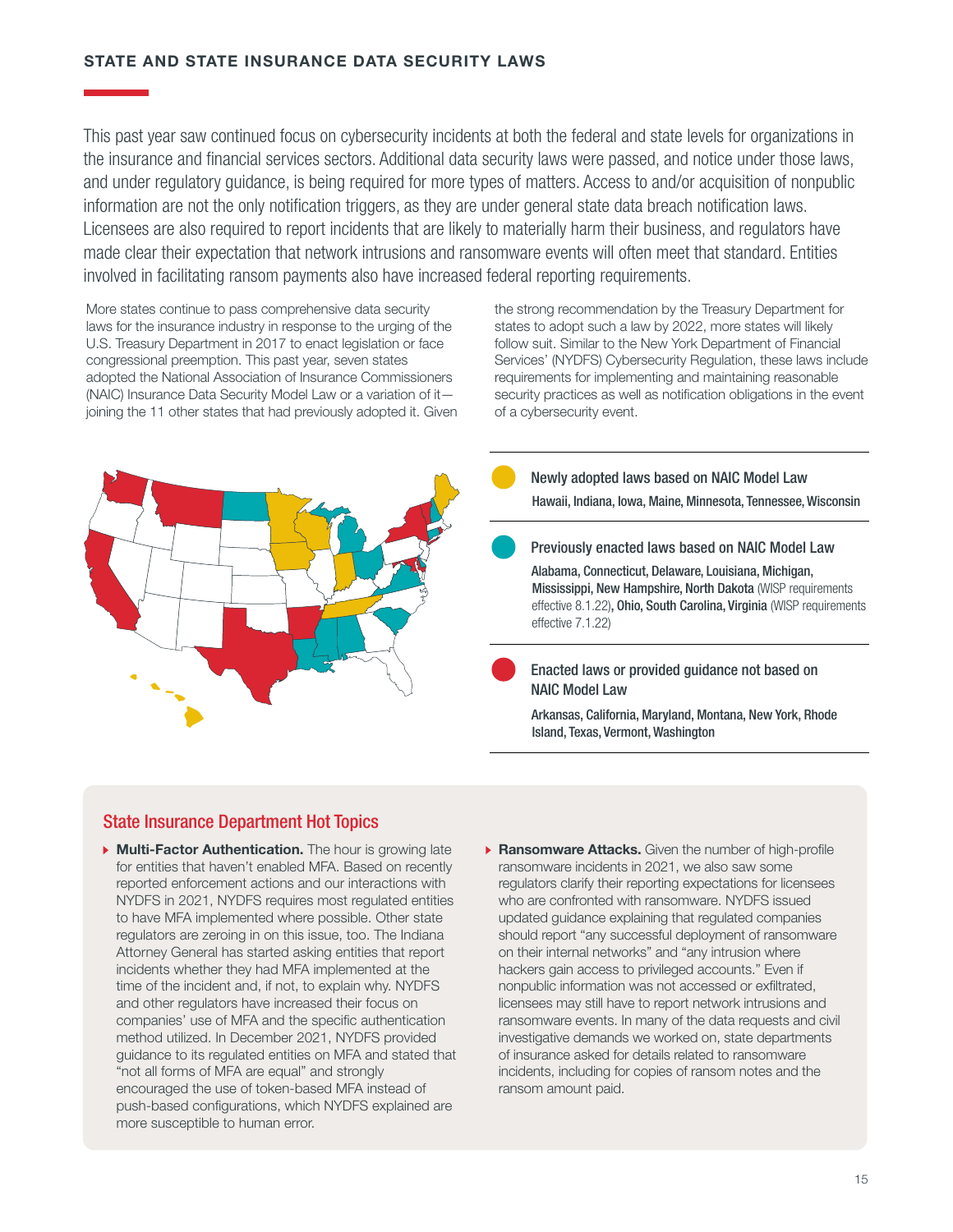#### HIPAA UPDATE



Between the compliance date of the HIPAA Privacy Rule in April 2003 and 2021, there have been:

286,610

HIPAA complaints

1,105 Compliance reviews

275,145 Resolved complaints

29,354 Investigated and resolved cases

## HIPAA at 25

#### Increased Number of HIPAA Breaches Involving More than 500 **Individuals**

In 2021, OCR continued to investigate all breaches involving 500 or more individuals. In light of the increase in ransomware and vendor incidents as well as in those involving data exfiltration, the number of incidents involving 500 or more individuals has substantially increased over the years. According to OCR's online portal, 714 incidents involving 500+ individuals were reported in 2021—an increase of 51 from the year prior and an increase of 385 from just five years ago. Of note, 35% of the incidents involving 500 or more individuals reported in 2021 occurred at or by a Business Associate.

#### More OCR Referrals of Breach Investigations to the Department of Justice

More breach investigations involving criminal acts, such as ransomware and business email compromises, were

referred to the Department of Justice for possible criminal violations of HIPAA by OCR in 2021 than in years past.

#### Continued Focus on Individual Right of Access

- OCR continued to prioritize enforcing individuals' Right of Access, which requires covered entities to provide patients or their personal representatives with timely access to their medical records at a reasonable cost.
- Of the 14 enforcement actions announced by OCR in 2021, 12 related to the individual Right of Access (bringing the total number to 25 since the initiative began in late 2019). Between 2019 and 2021, OCR obtained over \$1.5 million through the 25 right of access enforcement actions.
- Given the likelihood of this trend continuing, covered entities should at a minimum review their policies and procedures for providing records and ensure they are handled in a timely fashion.

#### Based on the resolution agreements related to alleged violations of the individual Right of Access requirements, here is a list of "red flags" that could prompt an OCR investigation:

- Taking more than 30 days to provide patients with the requested protected health information
- Lack of response to multiple access requests from the same patient
- Incomplete records provided pursuant to patient access requests
- **Failure to provide records to a patient's** personal representative

#### From the first enforcement action in 2008 through the end of 2021:

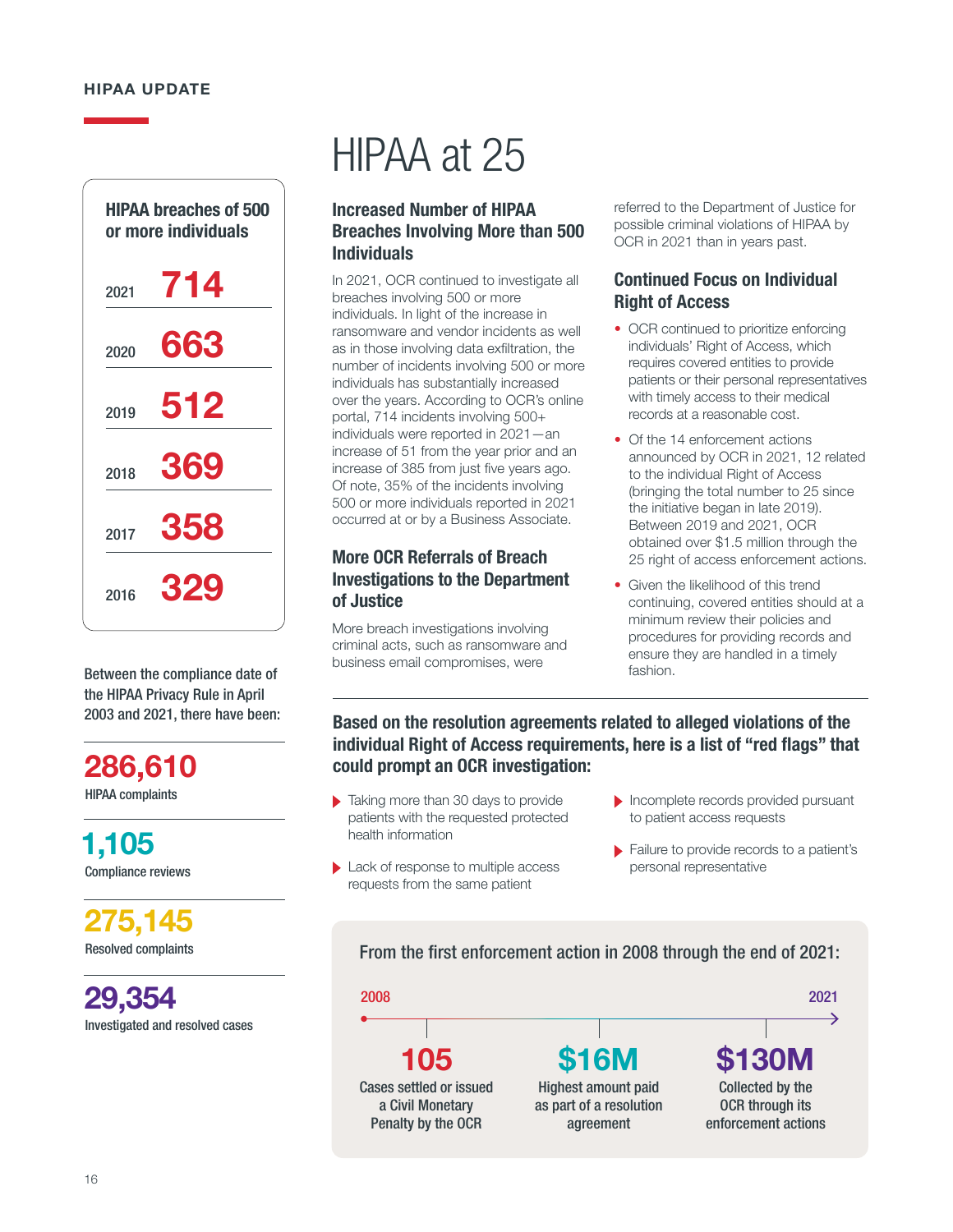## Uniqueness of Ransomware in Healthcare

Ransomware incidents pose unique challenges to healthcare providers:

- Operational disruptions create "life and death" situations. When ransomware attacks make patient data and related systems inaccessible, healthcare providers have to quickly initiate unplanned, forced downtime procedures, including paper charting, and in some instances, the transfer of critical patients to other facilities, diversion of incoming ambulances, and procedure cancellations. These dire conditions leave healthcare organizations asking not whether they can, or want to, or should pay a ransom demand, but what is the quickest option to decrypt data and return to serving their communities.
- HIPAA's definition of a breach increases likelihood of notification. Unlike many state breach notification laws that are triggered by the acquisition of personal information, notification obligations under HIPAA are triggered by access to or acquisition of protected health information. In addition, per HHS guidance, data deletion or loss of data integrity due to a ransomware attack can also create notice obligations under HIPAA.
- Lack of forensic evidence can lead to notification to entire patient populations. Threat actors are extremely sophisticated and are regularly successful at stealing not just a few files but multiple terabytes of data and deleting forensic evidence to "cover their tracks." Instead of spending the time

and money to review each file purportedly accessed or acquired, a healthcare organization may be better off simply notifying their entire master patient index.

• Ransomware attacks could jeopardize Medicare reimbursement. In a striking departure from years past, in 2021, the Centers for Medicare & Medicaid Services began issuing blanket denials to Extraordinary Circumstances Exceptions requests made by healthcare providers seeking extensions for CMS filing deadlines due to ransomware attacks that limited access to their systems and data. The reason cited by CMS for these denials? The providers "could have feasibly received information describing how to prevent the occurrence of the cyberattack and did not address the risks in a complete and timely fashion." This, despite the fact that CMS never asked the providers whether they were in possession of such information. These denials could result in a significant loss of Medicare reimbursement to healthcare providers that are already reeling from the toll the COVID-19 pandemic has taken on their finances. This new trend emphasizes the need for healthcare providers to quickly identify important, upcoming regulatory filing deadlines if there is a concern that a data security incident will prevent them from accessing the required information for the filing.

## Heightened Attention to 'Recognized Security Practices'

- A January 2021 amendment to the Health Information Technology for Economic and Clinical Health Act (HITECH) essentially created a "HIPAA Safe Harbor" for organizations that have implemented "recognized security practices."
- Examples of "recognized security practices" that would be deemed acceptable defenses under this law include the methodologies set forth in the National Institute of Standards and Technology Act and the Cybersecurity Act of 2015.
- The amendment requires that OCR consider whether an entity had "recognized security practices" in place a year prior to the incident as part of any determination regarding fines, audit results, or other remedies.
- While the HITECH amendment does not provide entities with total immunity from HIPAA enforcement, it does provide organizations with substantial incentives to establish or

improve their cybersecurity programs. It also provides a chance to mitigate financial penalties and other negative regulatory actions that may result from a data breach or security incident.

- In 2021, during the course of the over 40 OCR investigations BakerHostetler worked on, the OCR frequently asked our clients to describe what "recognized security practices" *were in place a year prior* to the underlying incident.
- Healthcare organizations looking to build their HIPAA-safe harbor defensibility should start by assessing whether their current cybersecurity program/processes fit the definition of "recognized security practices" as set forth in the HITECH amendment. If needed, they should consider additional investments to further mature their information security posture so they can rely on this safe harbor.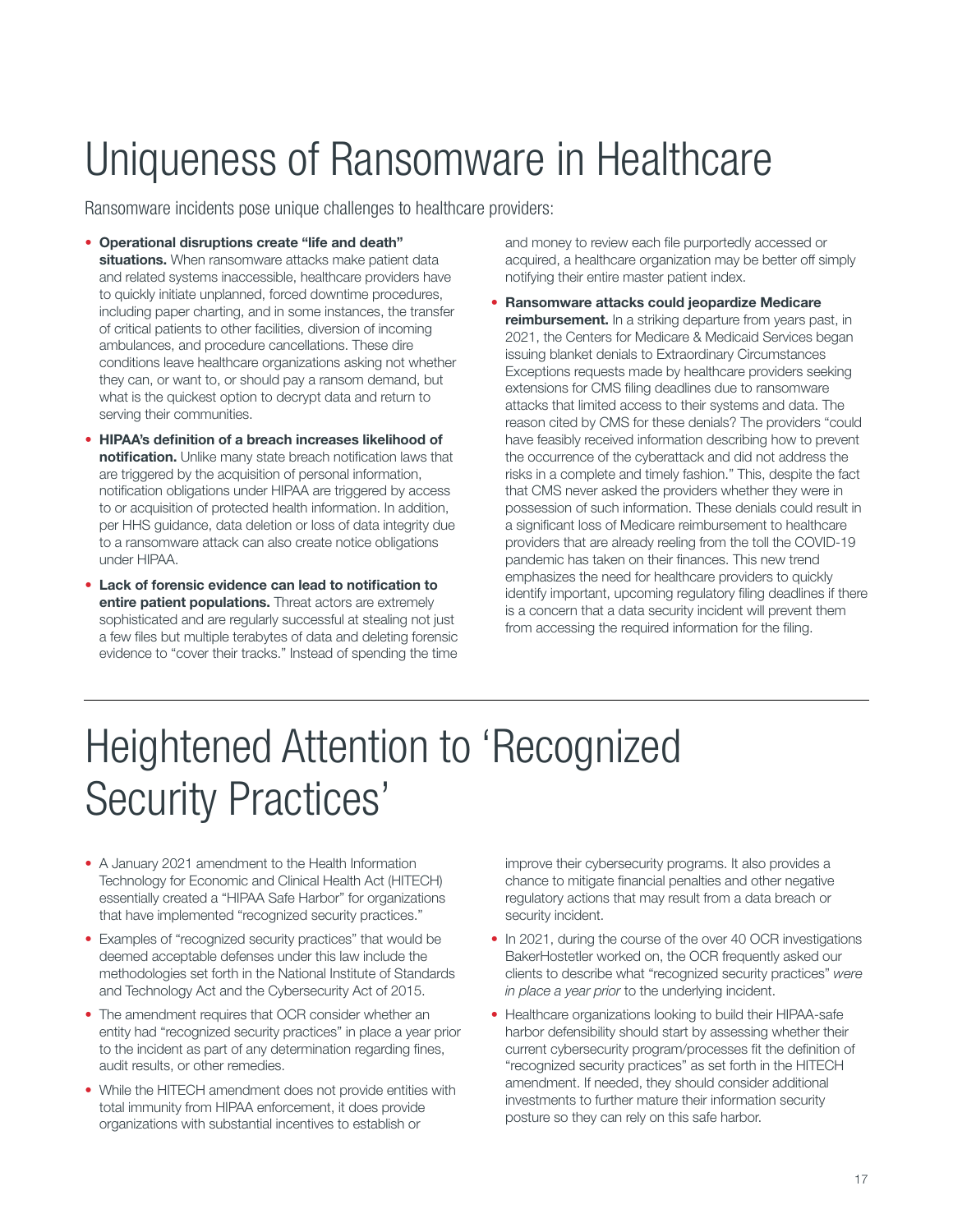## Four International Data Protection Law Developments





### European Personal Data Transfer Update  $\begin{array}{c} \begin{array}{c} \text{E1} \\ \text{Tr} \\ \text{Gr} \end{array} \end{array}$

Cross-border data transfer issues have long been a concern for U.S. companies doing business with Europe, but developments in 2021 put additional pressures on transfers to the United States specifically.

- New Standard Contractual Clauses (SCCs) for International Personal Data Transfers. In June 2021, the European Commission issued new SCCs for international personal data transfers, and the European Data Protection Board (EDPB) also published final recommendations on supplemental personal data transfer measures to be implemented in conjunction with the new SCCs. These recommended supplemental measures are likely to be required for many U.S. companies in order to meet the strict standards established by the Court of Justice of the European Union's *Schrems II* decision in July 2020. On September 27, 2021, all older versions of the SCCs were repealed, meaning that any new or renegotiated agreements must now use the new SCCs. Existing agreements relying on the previous SCCs must transition to the new SCCs by December 27, 2022. European data protection authorities (DPAs) continue to issue guidance, initiate audits of data transfer compliance, and take enforcement actions related to noncompliant data transfers, including ordering data transfers suspended.
- EU Personal Data Flow to the United Kingdom and South Korea. Also in 2021, the European Commission approved adequacy for the United Kingdom and South Korea, so now EU personal data can freely flow to those countries.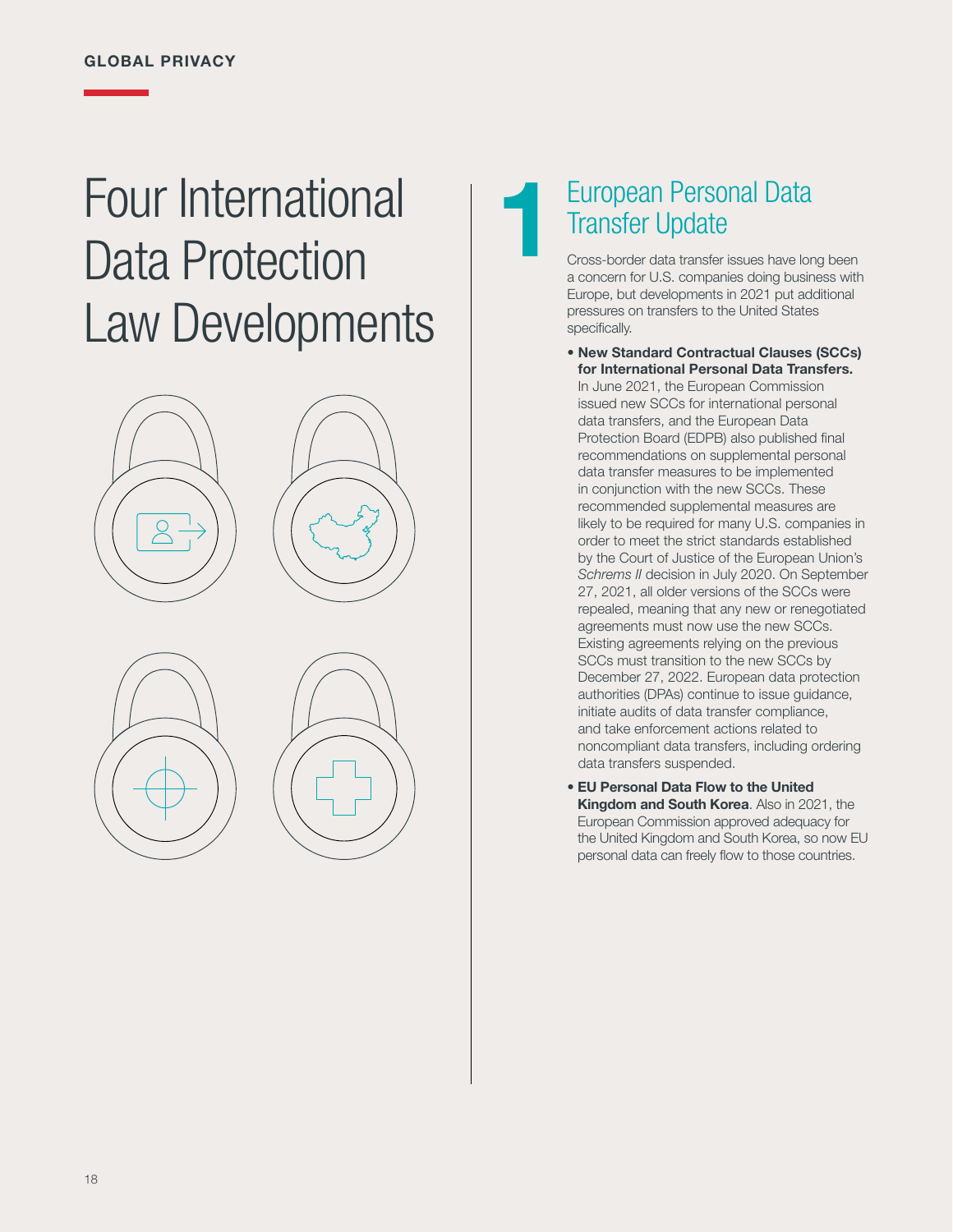### China's New Data Protection Laws  $2<sup>c</sup>$

Although many countries issued new or revised data protection laws in 2021, China has had the spotlight. Last summer, China passed two new data protection laws — the Data Security Law (DSL) in effect since September 1, and the Personal Information Protection Law (PIPL) in effect since November 1.

- DSL Applies to Entities Inside and Outside of China. The DSL applies broadly to data use and data processing activities, including those that take place outside China when they could harm the interests of China or its citizens and businesses.
- New Data Security Requirements Included in **DSL.** The DSL outlines data security requirements tied to a data classification system that aims to safeguard data through comprehensive data security management, ongoing assessments, regulatory reporting, and effective risk monitoring and remediation.
- PIPL Has Global Reach. PIPL covers the processing of personal information of individuals located in China, including when that information is processed outside China, such as when providing goods and services in China or analyzing or assessing the behavior of individuals in China.
- GDPR Inspired PIPL. PIPL draws inspiration from the EU's General Data Protection Regulation (GDPR) and other similar data protection laws. However, certain PIPL requirements differ substantially from those of the GDPR. For example, PIPL requires discrete consent for specified personal information processing activities, including disclosure, cross-border transfer and sensitive personal information processing.

### Cookies and Tracking **Technologies 3** Te

France's data protection authority has led the way on enforcement related to cookies and tracking technologies. It is proactively auditing companies active in France and handing out serious fines for violations of France's law implementing the EU's ePrivacy Directive. But the French regulators are not alone in prioritizing compliant use of online tracking technologies; we have seen a lot of new guidance in 2021, including from the Danish, Finnish, Italian, and Turkish DPAs. Several other DPAs have taken related enforcement actions, and privacy advocates have pushed for greater transparency and consumer control in the AdTech sector generally. China's regulators, too, have been routinely taking action against apps that collect excessive personal information from users. Companies using non-essential cookies and other tracking technologies should be on the lookout for growing compliance demands.



### Health Data

The use of health data to respond effectively to the COVID-19 pandemic has raised many privacy concerns, resulting in a near-constant stream of new guidance from DPAs worldwide. The use of vaccine passports and collection of employee COVID-19 vaccination status have been heavily debated worldwide. To highlight two examples of regulatory guidance: the Italian DPA emphasized that the inherent imbalance in the employeremployee relationship means that consent cannot be the legal basis for processing vaccinationrelated personal data, and consequences may not be based on an employee's vaccination status. The Irish DPA's guidance states that the collection of employee vaccination data is likely to be unnecessary and excessive with no clear legal basis. The use of health data has continued to be a hot spot for proactive data protection authority audits, and individual complaints of alleged health data misuses have also resulted in a number of recent regulatory enforcement actions.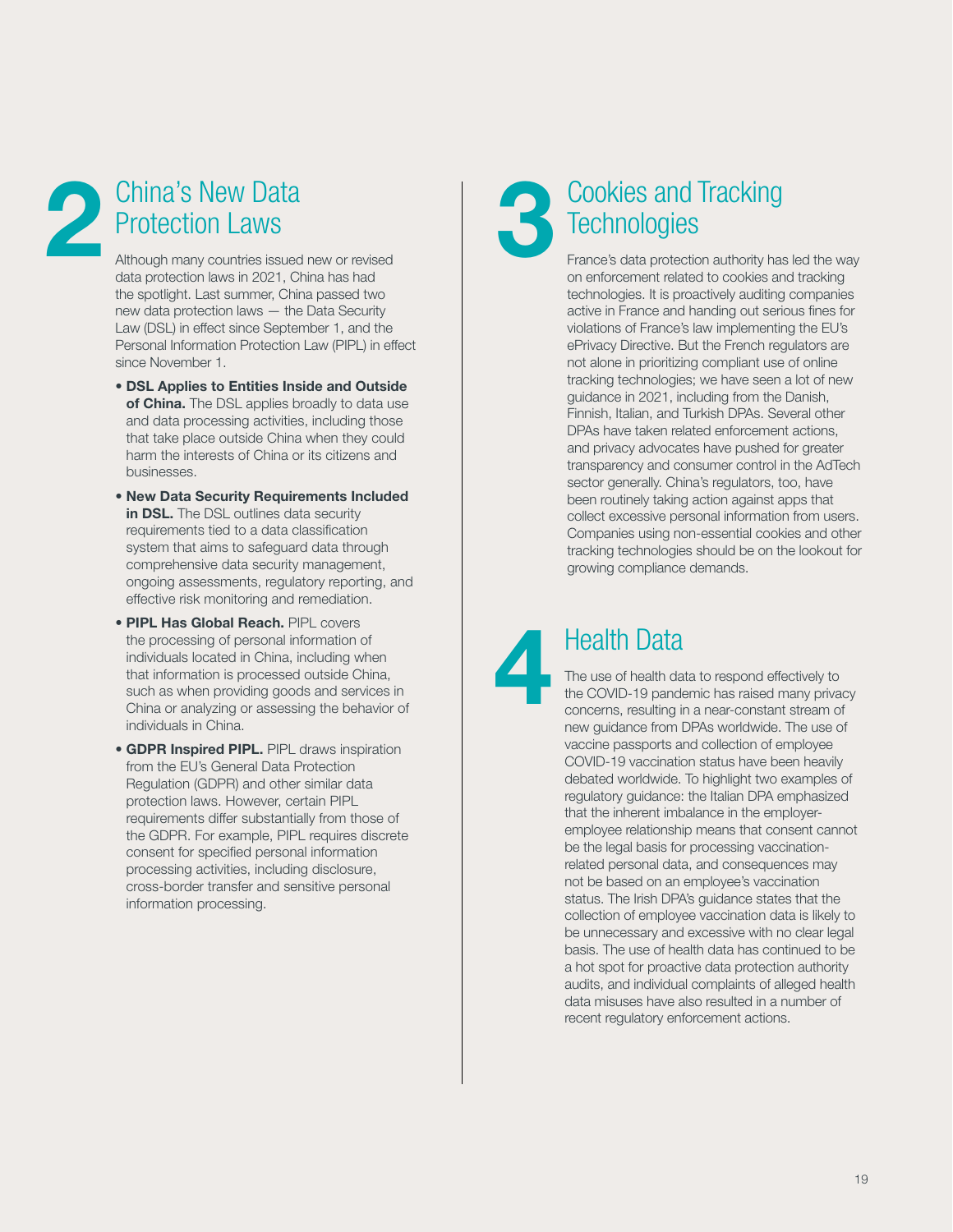## Five Tips to Help Meet Tight Notice Deadlines

In addition to the often-discussed 72-hour regulatory notification obligation of the GDPR, dozens of other countries worldwide require breach notifications to be made in a week or less. These include countries like South Korea that actively enforce data protection compliance. Many companies struggle to meet these requirements, and regulators are paying more attention to breach notification timing, and the reasons provided for delayed notices, in considering enforcement actions and calculating potential fines.

For example, in 2021, the Dutch DPA imposed a fine of €475,000 for failure to notify within 72 hours. The DPA found

the delay was in part due to a lack of internal processes that should have triggered appropriate investigations and escalations. In an Irish DPA decision, a company could not blame its delayed data breach notification on its processor's failure to provide timely notification to the company. According to the Irish DPA, the company needed to have its own processes in place to ensure data breaches were reported in a timely manner, including when data processing was outsourced, as processors remain under company oversight. These five tips can help you avoid unnecessary international data breach notification delays.

#### 1. Know the international laws and regulatory authorities applicable to your company.

Analyzing international data breach notification obligations begins by identifying the relevant laws, which can involve multiple conversations with various business stakeholders. If a company has already assessed and documented the applicable foreign laws, it can use this analysis to move directly to evaluating whether data breach notification triggers have been met. Also, evaluate whether your company is subject to sector-specific obligations, such as those commonly relevant to critical infrastructure, health, finance, and telecommunications, as these often trigger separate reporting obligations to their own regulatory bodies. Identifying the appropriate laws and regulators in advance, including whether you have a lead supervisory authority in the EU, can give your breach response team a real advantage.

#### 2. Recognize the types of personal data covered by each applicable foreign law.

If you have a data map and inventory, that's great! But not all companies do. At a minimum, you should understand whether particular types of personal information are sensitive. Many companies have grown used to relying on the special categories of data outlined in the GDPR, but other countries include different personal information as sensitive. Sensitive personal data often triggers data breach notification requirements, so knowing whether sensitive personal data is included in a data breach can help to identify notification obligations more quickly.

#### 3. Clearly understand your company's global business profile and compliance posture.

Familiarity with where your company employs a large workforce, targets key markets, or has built regional headquarters will help to focus your breach response team on jurisdictions most likely to be in play. Additionally, appropriate people in the data breach response chain should be aware of the company's overall data protection compliance posture as well as prior regulatory interactions. For example, we see

regulators closing data breach matters with warnings regarding future data breaches or other perceived deficiencies that may need to be addressed in new notifications. It is also common for regulators to look into other aspects of a company's compliance program following a data breach notification, so it is important to understand a company's general compliance status before notifying regulators in each jurisdiction.

#### 4. Have information commonly requested in notice forms readily available.

While much of the information required in notice forms is related to the specific data breach, notice may be delayed while other information that could have been gathered in advance is tracked down. Here is a quick list of information you should be prepared to provide:

- Full company name and address, including any relevant overseas entities
- Location of company headquarters and all other company establishments (including, if possible, processing activities and decision-making functions associated with each establishment)
- Business identification numbers or tax identification numbers

#### 5. Account for translation time.

Depending on the availability of translators, which often decreases for less common languages, translation for regulatory notice can easily take 24-48 hours, and most regulators require notice in an official language recognized by the country.

for employee data protection training sessions

completion information

• Number of employees

• Frequency and

- Name and contact details for the Data Protection Officer (or other key privacy contact)
- Brief description of preventative security measures currently in place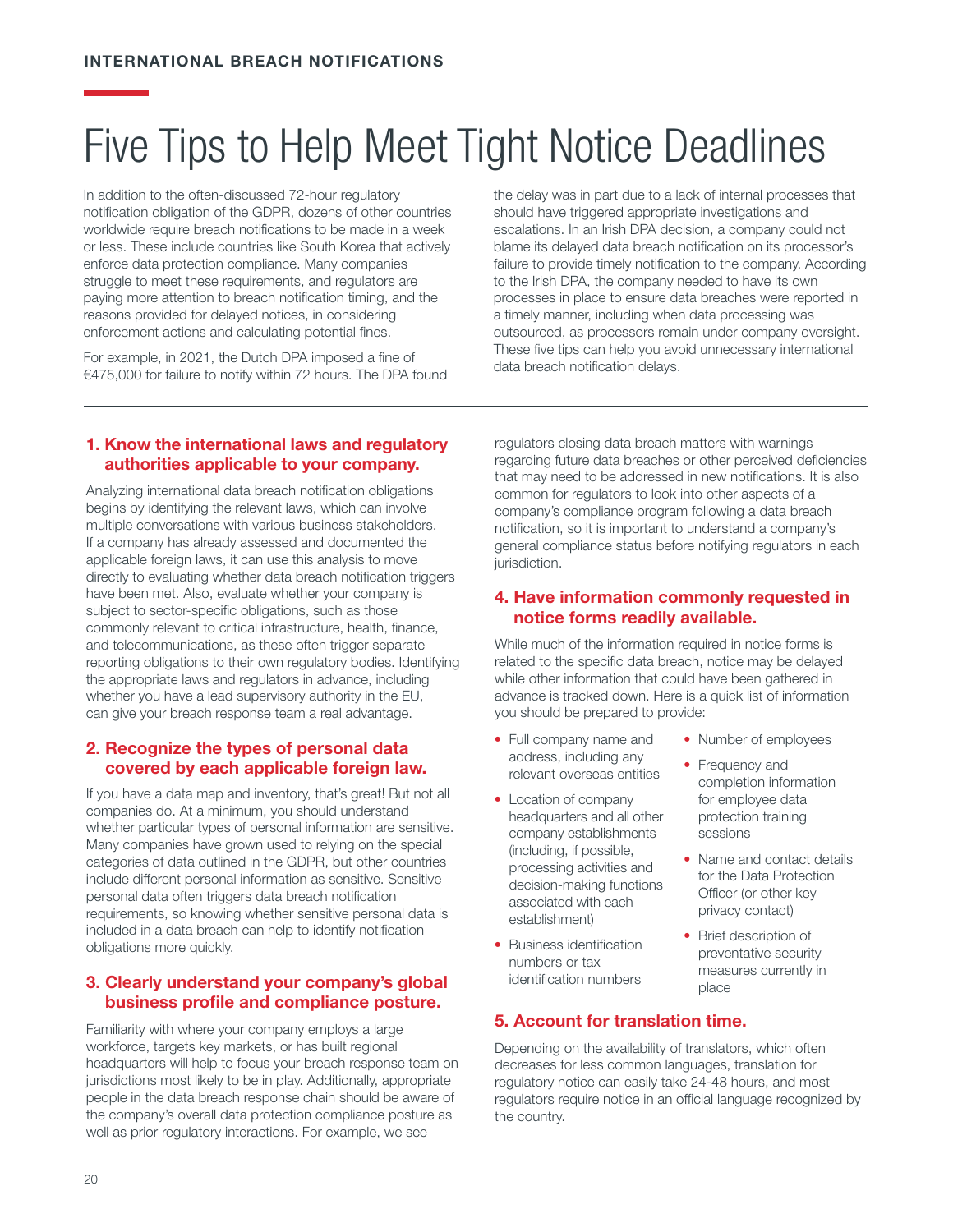## Truth in Advertising Trends

#### At the NAD

The National Advertising Division (NAD) is the investigative unit of the advertising industry's system of self-regulation. It monitors national advertising and resolves disputes to increase consumer confidence in the truth and accuracy of advertising claims and to support fair competition. Overall, 2021 saw business as usual at the NAD. Key trends included:



\* Single Well-Defined Issue Fast Track (SWIFT) is the fastest route to resolution offered by the NAD. SWIFT challenge cases only accounted for 6.5% of all cases, including monitoring, compliance, standard and complex.

### At the FTC

The Federal Trade Commission (FTC) underwent significant changes in 2021, with new leadership and changes in its authority. The U.S. Supreme Court decision in *AMG Capital Management vs. FTC* struck down the agency's ability to use Section 13(b) of the FTC Act to seek monetary relief in federal court, a tool the agency had used for decades. The FTC also underwent two leadership transitions, with Commissioner Rebecca Slaughter becoming the Acting Chair in January 2021 and with Lina Khan becoming Chair in June. Chair Khan has emphasized an enforcement agenda focused on issues involving technology and healthcare and bringing more enforcement actions against larger industry players. Among the things we saw in 2021:



actions for violations (includes "Notices of Penalty Offenses")

new consumer protection complaints were filed by the FTC (in federal court and administratively)



of the new complaints filed by the FTC named individuals as well as corporate entities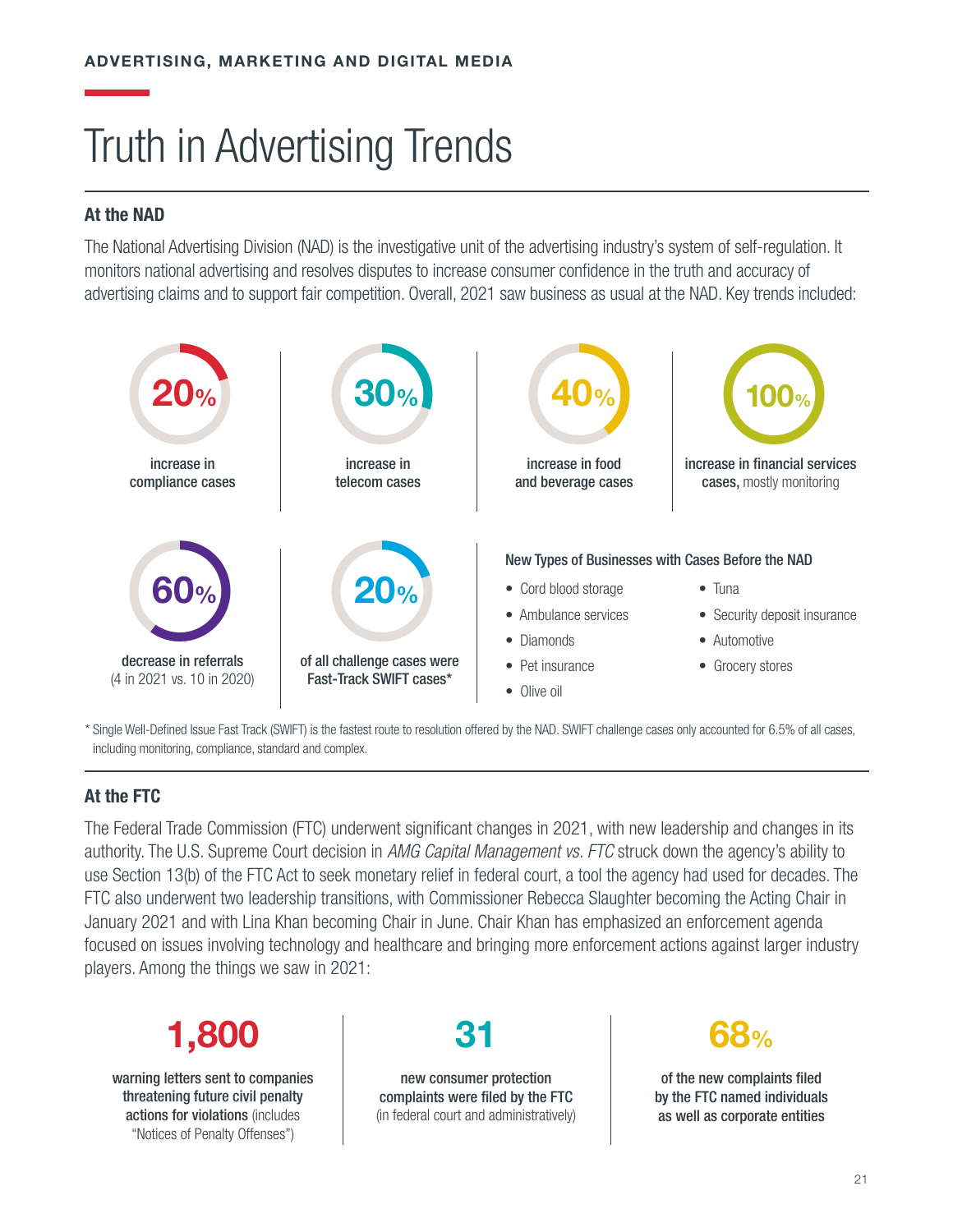## Overview of CCPA Enforcement

Since the California Consumer Privacy Act (CCPA) enforcement began in July 2020, the California Office of the Attorney General (OAG) has sent hundreds of Notice of Violation (NOV) letters and Requests for Information (RFI) to companies in a broad range of industries, including big tech, retail, advertising technology, telecommunications, financial services, and others. While these investigations and enforcement actions are confidential to date, the OAG has published a number of case examples to provide guidance on its enforcement priorities and how it is interpreting some of the CCPA requirements. In 2021, we assisted companies in responding to CCPA investigations by the OAG. The issues raised by these investigations included:

Privacy Notice Content, form, and tone of the notice required to be provided to consumers under the CCPA



Offline Collection **Notice** Content and delivery method for offline notices, including Notice at Collection and Notice of Financial Incentive (NOFI)



Sale Analysis of whether a "sale" under the CCPA occurs in the context of digital advertising



#### Right to Opt-Out and Global Privacy Control (GPC) "Do Not Sell" button, cookie preference center, and GPC design and



Service Provider **Contracts** Service provider contract terms required under the CCPA and the obligation to flow down deletion requests



Right to Know Content and format of how businesses should respond to consumers' request to know



Right to Delete Analysis of exemptions that apply to deletion rights, in particular related to the deletion of transaction history



Right to Non-Discrimination Analysis of loyalty programs and discount offers from businesses and the application of the non-discrimination right



implementation

Data Monetization and NOFI Opt-in consent requirement for NOFI and methods of calculating the value of

the consumer data



**Metrics** Record-keeping requirements and consumer response process metrics

#### Attorney General Enforcement Path

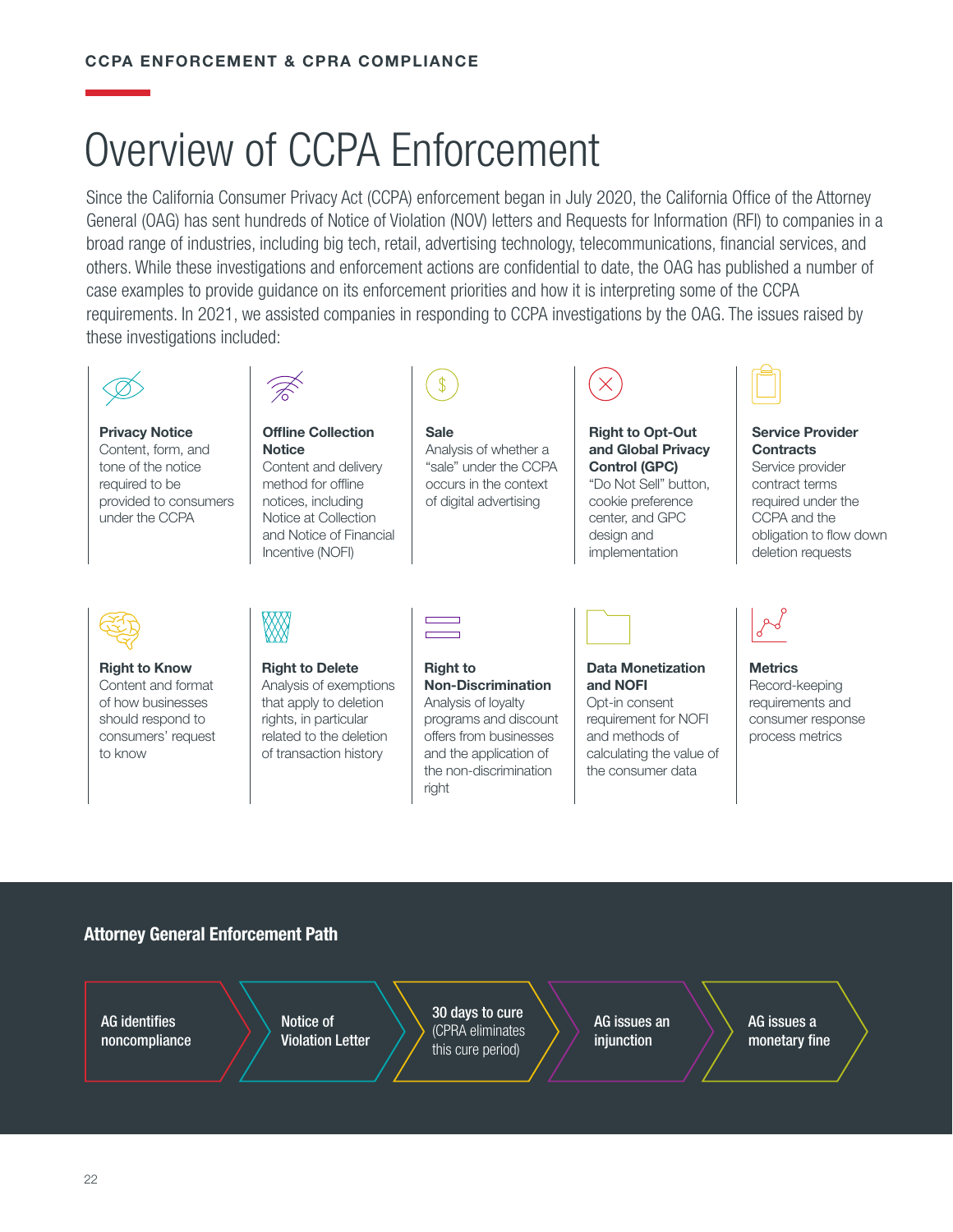## CPRA Compliance

In 2021, companies started conducting gap assessments to identify compliance gaps using the CCPA enforcement examples and to begin preparing for the California Privacy Rights Act (CPRA), which goes into effect January 1, 2023. The CPRA amends and builds upon the compliance requirements under the CCPA. For example, the CPRA provides additional and expanded rights for consumers (and thus obligations for businesses), including the right to correct inaccurate personal information and the right to opt out of sharing for "cross-contextual behavioral advertising." If the California legislature does not amend the CPRA prior to the January 1st effective date, the exemptions related to business-to-employee (B2E) and business-to-business (B2B) will expire, thus bringing the data collected in these contexts under the full scope of the CPRA. Further, the CPRA established the new California Privacy Protection Agency (CPPA), a first-of-its-kind state agency responsible for implementing and enforcing the law. Notably, the CPPA's authority is in addition to civil enforcement by the OAG and the consumers' private right of action.

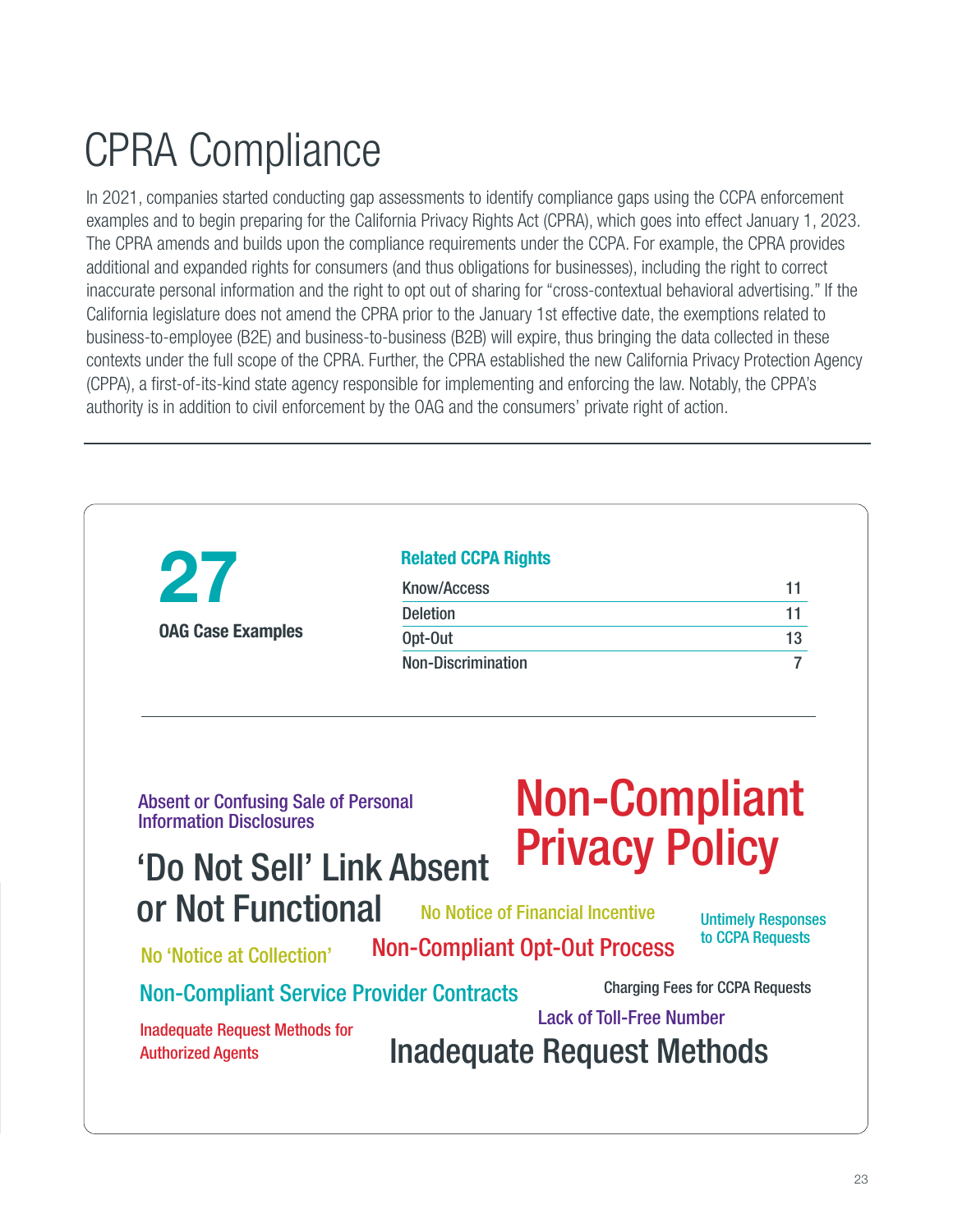Non-fungible tokens (NFTs) experienced a meteoric rise in 2021, with up to \$44 billion in NFT sales over the year and approximately 28.6 million cryptocurrency wallets engaged in NFT transactions. But as the market for these digital assets expanded, so did the risk of security incidents and fraud.





### 44 billion (B) 28.6 million

NFT transactions

### What is an NFT?

A non-fungible token (NFT) is a one-of-a kind digital asset created, stored, and transferred on a blockchain network, with ownership and transaction history recorded and verified on that network's blockchain (i.e., digital ledger). This means that the owner of an NFT can prove—without the need for a third-party intermediary—that they are the verified owner. Though typically used to display and transfer data referring and pointing to online digital media files, such as digital artwork, NFTs also have the potential to be used to represent actual ownership of any intellectual property associated with the digital files, as well as physical items, such as real estate. While fungible assets, much like a dollar bill, can be replaced or exchanged with another identical one of the same value, NFTs are unique, meaning no two NFTs are the same.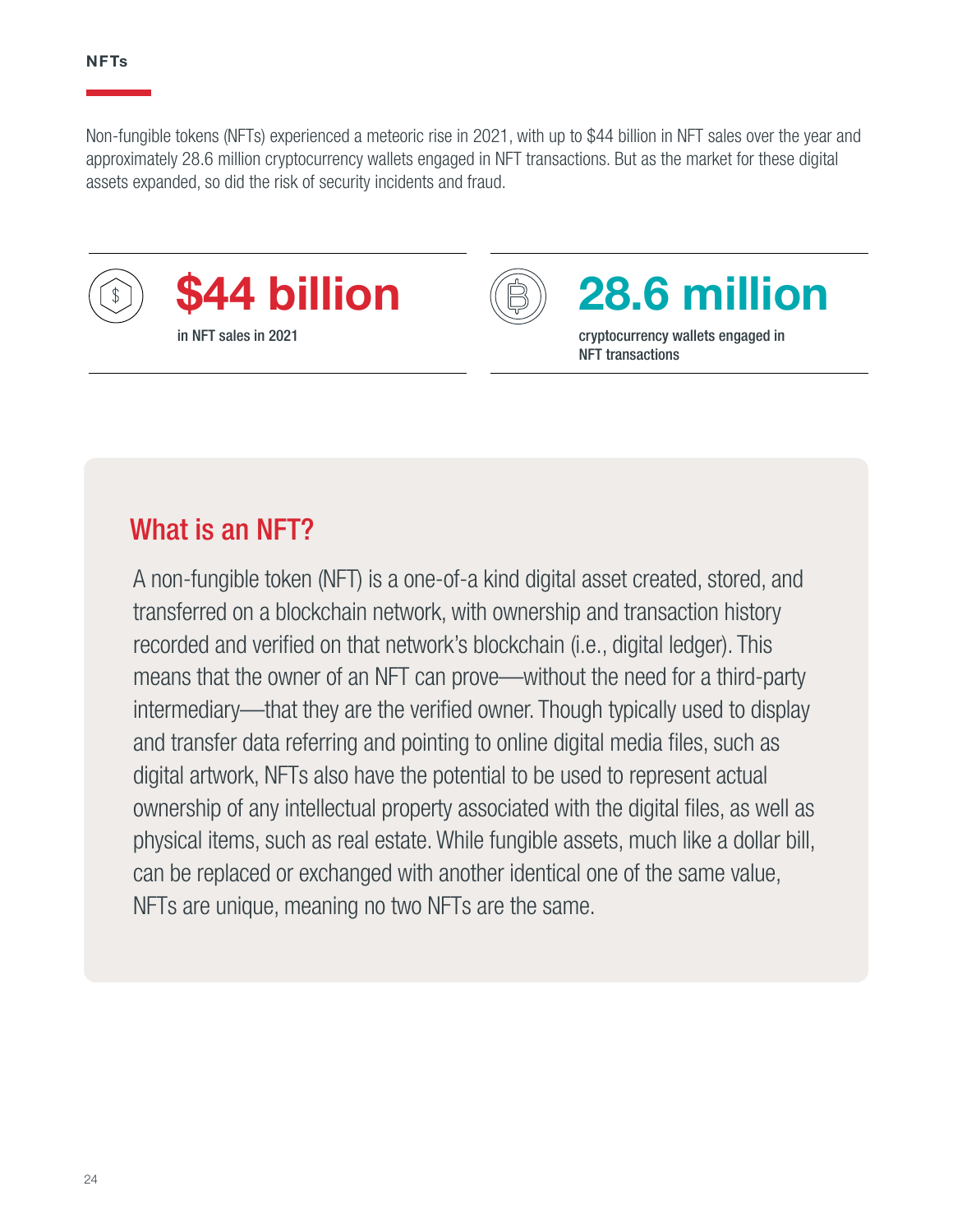#### Social Engineering and Phishing Hacks

NFT projects often attract thousands of potential purchasers from around the globe, funneling users to online chat communities that aggregate information about the NFT launch date, price, and purchase links. These communities have become targets for scammers, who infiltrate the communities (often masked as community administrators) and deploy social engineering and phishing tactics that can enrich hackers to the tune of millions.

Hackers have identified intrinsic vulnerabilities in this model where buyers are often primed to move fast or risk missing out, and are flooding various NFT projects' chat servers with malicious links. The links, promising things like limited edition NFTs, entice users to connect their cryptocurrency wallets and thus allow hackers to steal associated funds.

Avoiding these types of incidents is tricky and currently requires project curators to exhibit excellent fan and customer communication. NFT community curators should be prepared well before any NFT launches with clear, concise, and consistent messaging that warns users of the dangers of phishing and offers tips to avoid falling for scams.

#### DDoS Attacks

NFTs can potentially be used to effectuate large-scale distributed denial-of-service (DDoS) attacks. This can occur where a malicious actor mints an NFT that points to a URL and airdrops\* the NFT to thousands or even millions of users. Once deployed, all cryptocurrency wallets in receipt of the airdropped asset that are opened will load the NFT and direct traffic to the same URL, potentially resulting in a debilitating DDoS attack that could take down the website to which the URL points. All of this can be done without awareness by any of the NFT holders.

As cryptocurrencies, NFTs, and blockchain technology develop, continued education and information about the potential exploitation of new technology or digital assets remains critical for stakeholders and industry participants. For example, digital asset wallet providers and peer-to-peer exchanges will want to address all security vulnerabilities that could result in injury to their users or third parties.

#### IP Address Harvesting

By embedding custom code into NFTs, hackers can harvest IP addresses of individuals who view the NFTs on the web. Digital platforms that allow for peer-to-peer (P2P) exchange of NFTs may load this custom code when it is embedded in NFTs featured on their sites. Once an NFT-viewer's IP address is harvested, the developer who planted the code might be able to identify the individual's geographic location (at least as detailed as the city). In addition, the developer might have access to the individual's real name and physical address if the IP address has been associated with such personal information elsewhere, such as on the dark web.

Further, the identification of an NFT-holder's geographic location can lead to kidnapping, not a remote fear in the cryptocurrency world, where industry participants can be worth millions of dollars.

Peer-to-peer marketplaces may need to consider how to prevent malicious HTML scripts from automatically loading on their sites and to disclose this risk to users. In addition, users can engage in good online hygiene by using a VPN, ensuring their passwords are secure, and updating them across all websites in order to avoid having their IP address associated with identifying personal information.

#### Platform Hacks

Platform vulnerabilities and exploits can cause significant financial loss to platform users. A recent example of this occurred when a large global NFT platform unwittingly facilitated sales of "inactive" NFT listings to savvy buyers who realized that sophisticated NFT-holders frequently transfer blue-chip NFTs to other wallets they control instead of de-listing them (which would require manual cancellation for a fee). By transferring the NFT between wallets, the NFT-holders were able to remove the public listing and avoid the fee associated with its cancellation. However, this process merely updated the listing from "active" to "inactive," allowing knowledgeable buyers to purchase the inactive NFTs via the smart contract instead of the exchange platform's user interface. While this particular exploit was addressed by the exchange platform after the fact, NFT industry participants should take care to plan and design products and user interfaces to protect users from inadvertent risk exposure.

#### NFT Media File Risks

When you buy an NFT, you typically are buying a token that points to a URL hosting a media file that is vulnerable to hacking, deprecation, or deletion. Any of these circumstances can result in the removal of the underlying media file, rendering the NFT worthless. To date, various approaches have been taken to protect NFT media files from security threats, including the use of decentralized databases such as the InterPlanetary File System (IPFS). NFT purchasers should remain aware of the security risks associated with NFT purchases and participate in the ecosystem with knowledge of the technology's limitations.

\* Airdrop is a method of passive token distribution to cryptocurrency public keys.